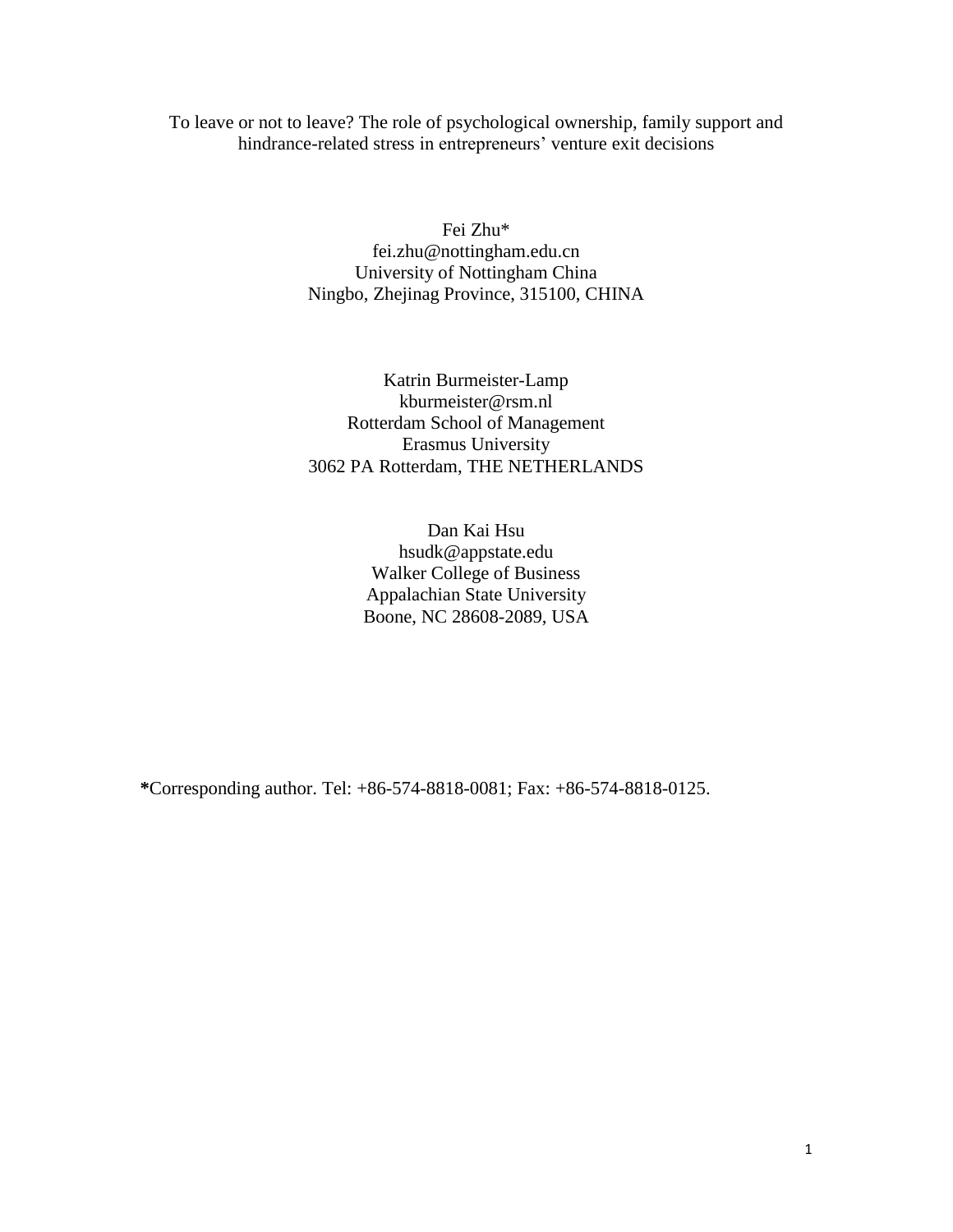# **ABSTRACT**

We draw on psychological ownership literature, the social support perspective, and stress research to examine the impact of psychological ownership toward a venture, family support, and hindrance-related stress on entrepreneurs' venture exit decisions. Using an experimental study on 157 entrepreneurs through Amazon Mechanical Turk, we found that both family support and psychological ownership reduce hindrance-related stress, which is positively associated with the likelihood of venture exit. Furthermore, the effect of family support on the likelihood of venture exit is fully mediated by hindrance-related stress, whereas the effect of psychological ownership on the likelihood of venture exit is partially mediated by hindrance-related stress.

Key words: Entrepreneurial exit; psychological ownership; family support; hindrancerelated stress, experiment.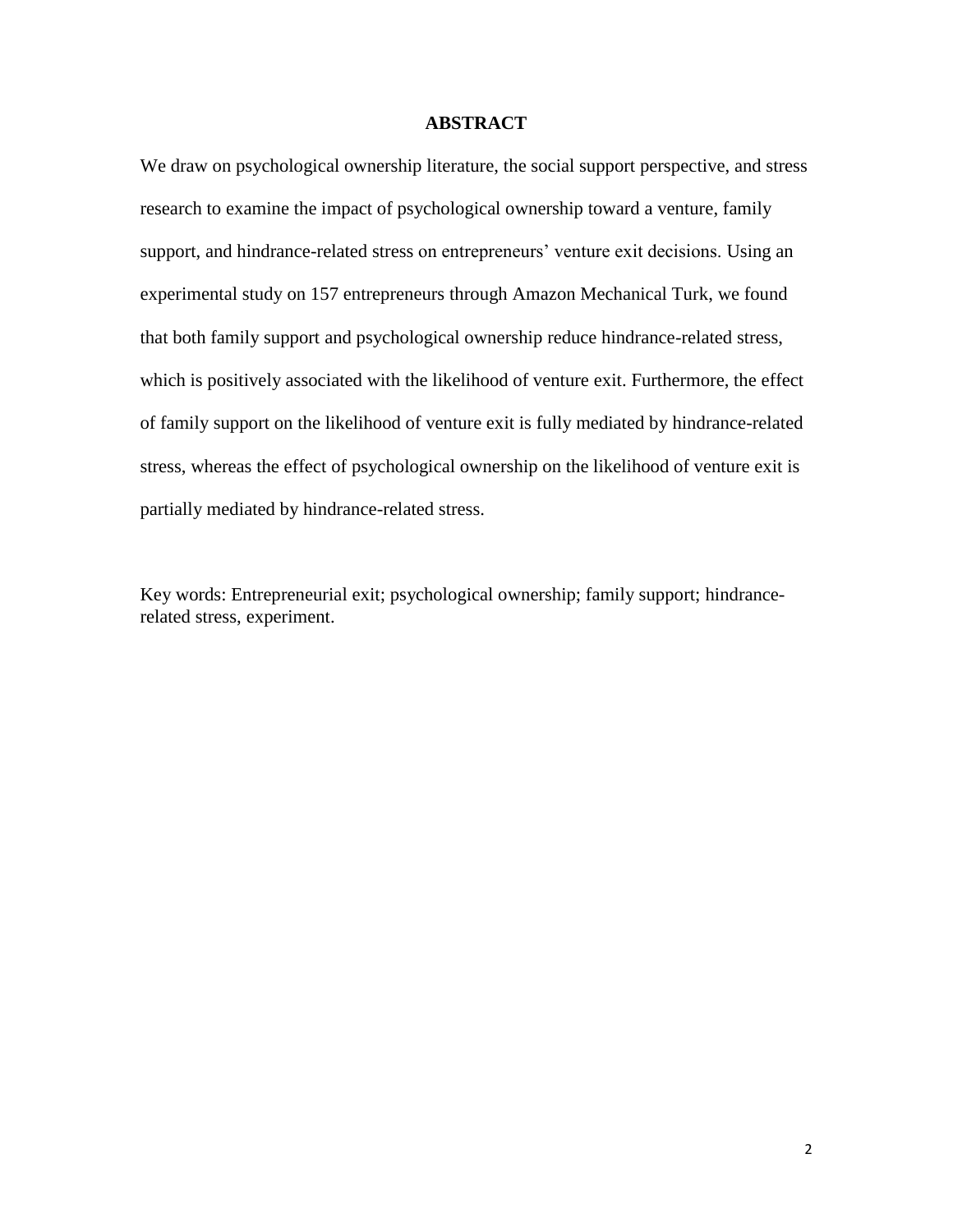#### **INTRODUCTION**

Many entrepreneurs eventually exit their ventures [\(DeTienne & Cardon, 2010\)](#page-27-0) and venture exit decisions have substantial impact on entrepreneurs [\(Collewaert, 2011;](#page-27-1) [DeTienne, Shepherd, & De Castro, 2008\)](#page-28-0). Entrepreneurs who sell their ventures can reinvest the financial resources in another venturing opportunity, thereby continuing their entrepreneurial career; entrepreneurs who exit their ventures through liquidation may suffer from grief and psychological dysfunction and may delay entrepreneurial re-entry [\(Shepherd, 2003;](#page-29-0) [Shepherd, Wiklund, & Haynie, 2009\)](#page-29-1). Such significant impact of venture exit on entrepreneurs thus makes it important to understand why some entrepreneurs decide to exit their ventures whereas others choose to stay (DeTienne, 2010).

Entrepreneurial exit has been explained by a variety of economic factors (e.g., tax cuts, technological change) [\(Crifo & Sami, 2008;](#page-27-2) [Gurley-Calvez & Bruce, 2008\)](#page-28-1) and non-economic factors (e.g., human capital, psychological ownership) [\(DeTienne, 2010;](#page-28-2) [Gimeno, Folta, Cooper, & Woo, 1997\)](#page-28-3). A recent framework by DeTienne [\(2010\)](#page-28-2) suggests four factors that predict entrepreneurial exit: alternative opportunities, the probability of achieving one's goal, psychological ownership, and expectations and advice from family and friends. As economic factors are insufficient to explain venture exit/persistence decisions [\(Gimeno et al., 1997;](#page-28-3) [Karakaya, 2000;](#page-28-4) [van Witteloostuijn, 1998\)](#page-30-0) and entrepreneurship scholars have suggested for a long time the need for studying noneconomic factors that affect venture exit decisions [\(DeTienne, 2010;](#page-28-2) [Gimeno et al., 1997\)](#page-28-3), our study builds on DeTienne's [\(2010\)](#page-28-2) model and focuses on psychological ownership and family support as two non-economic factors. Nevertheless, we control for the effect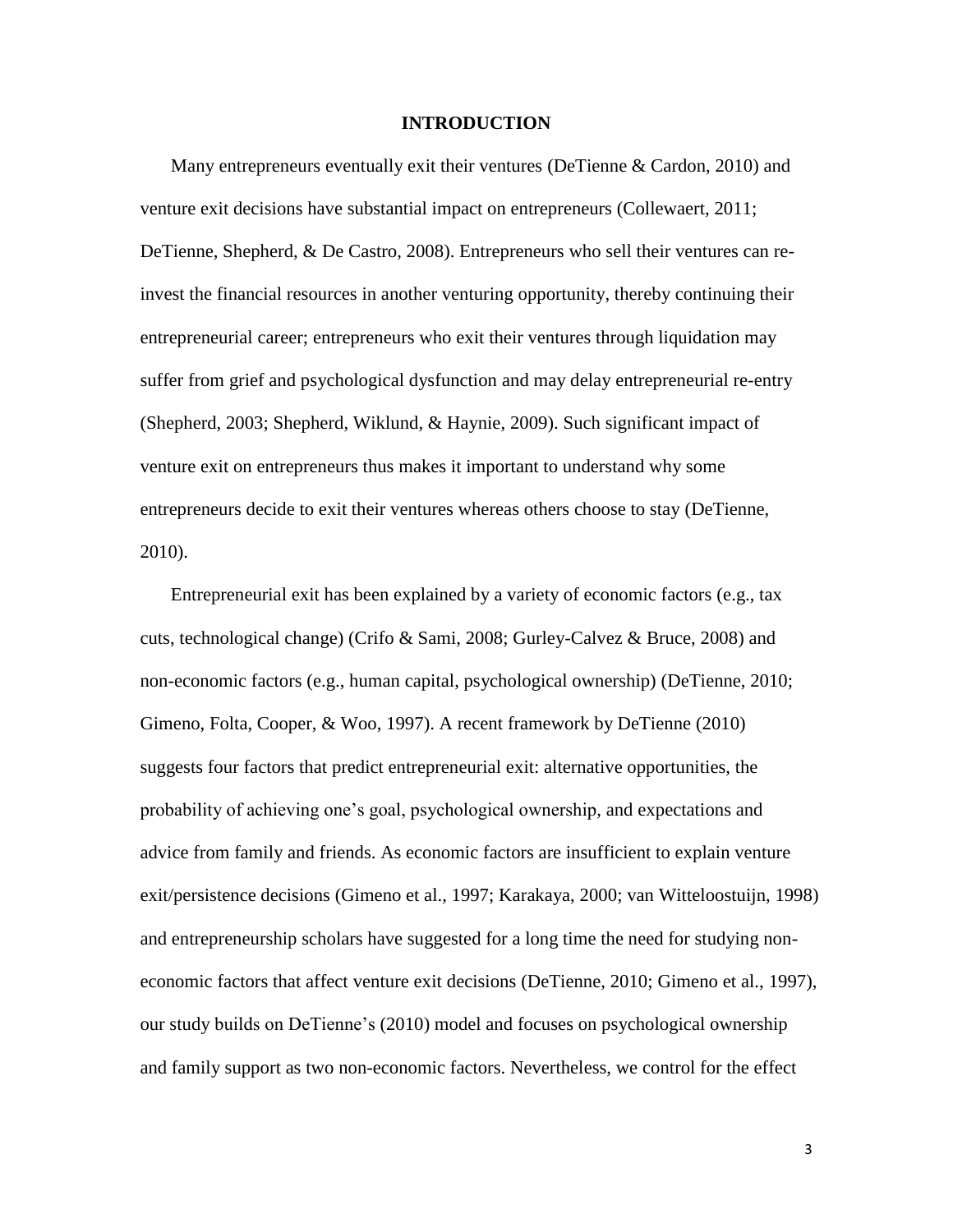of the entrepreneur's alternative opportunities and the probability of goal achievement as two economic factors that may influence entrepreneurs' venture exit decisions.

We examine psychological ownership because it has been theorized as an important antecedent of entrepreneurs' venture exit decisions [\(DeTienne, 2010;](#page-28-2) [DeTienne et al.,](#page-28-0)  [2008\)](#page-28-0), yet little empirical evidence has been found for this relationship. We focus on family support as previous organizational and entrepreneurship research has predominantly employed the work-family conflict perspective to explain individuals' decisions and behavior [\(Carlson, Kacmar, Wayne, & Grzywacz, 2006;](#page-27-3) [Kahn, Wolfe,](#page-28-5)  [Quinn, & Snoek,](#page-28-5) 1964; [Shaffer, Harrison, Gilley, & Luk, 2001\)](#page-29-2), leaving the other aspect of work-family interactions—family support—an important yet understudied perspective [\(Adams, King, & King, 1996a\)](#page-27-4). Given that family support is an important factor influencing work-related outcomes [\(Baruch-Feldman & Schwartz, 2002;](#page-27-5) [Orthner &](#page-29-3)  [Pittman, 1986;](#page-29-3) [Wayne, Randel, & Stevens, 2006\)](#page-30-1), it is worthwhile to explore how family support can influence entrepreneurs' business decisions such as venture exit decisions.

To fill in the above-mentioned gaps, the present research examines how psychological ownership and family support influence entrepreneurs' venture exit decisions. Furthermore, as Maertz and Campion [\(2004\)](#page-29-4) suggest that affective forces also drive individuals' intentions to quit, we added stress to DeTienne's (2010) model of venture exit to proximate the affective force as stress is likely to trigger negative emotions (Hobfoll, 2989). Specifically, we explore whether hindrance-related stress mediates the relationship between psychological ownership and the likelihood of venture exit and that between family support and the likelihood of venture exit. Hindrance-related stress derives from job demands that involve excessive constraints and that hinder the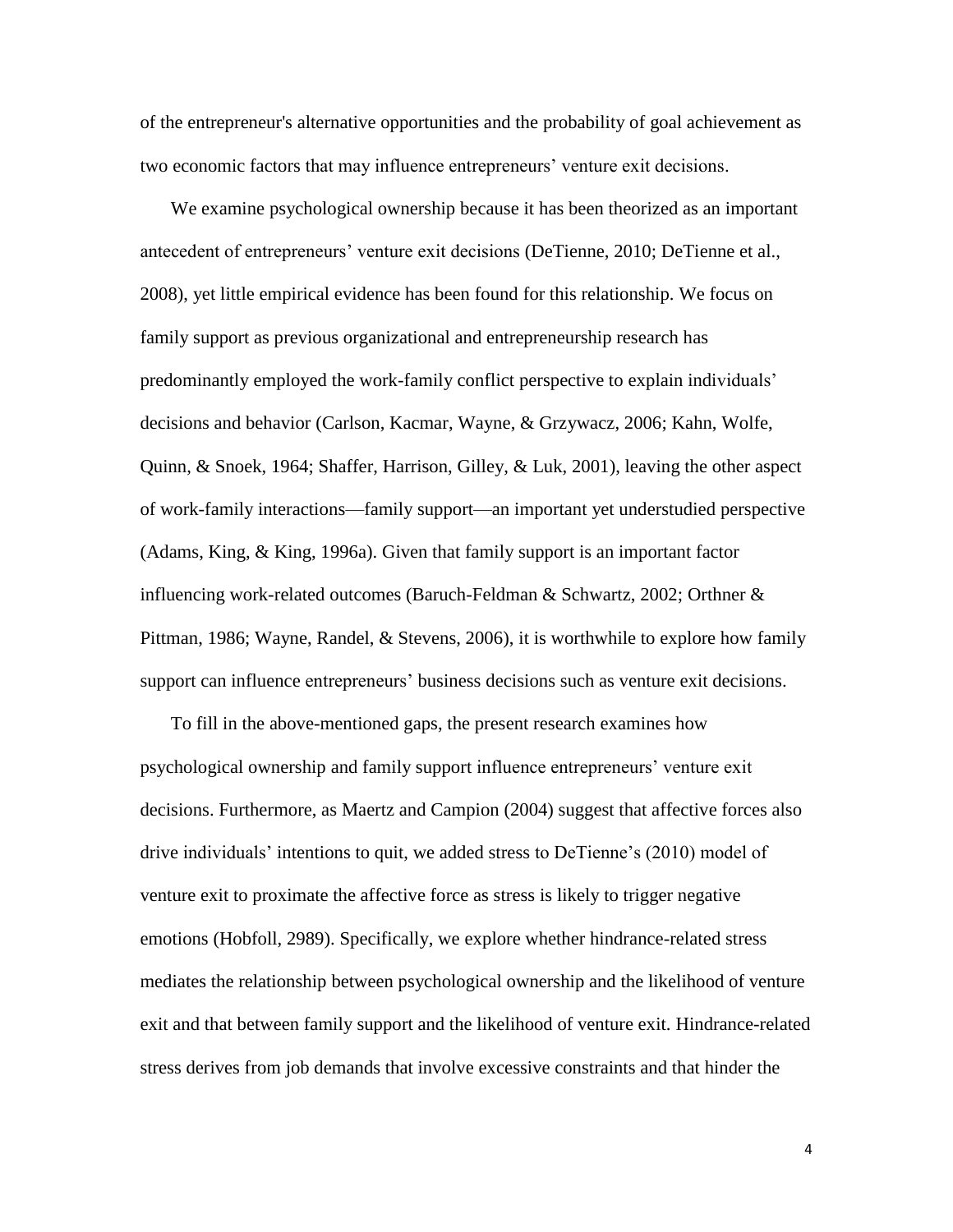achievement of one's goals [\(Cavanaugh, Boswell, Roehling, & Boudreau, 2000\)](#page-27-6). Hindrance-related stress is relevant to the present research for two reasons. First, the entrepreneurial process especially the venture exit decision context could involve hindrance-related stressors such as limited resources, skills, and capabilities that threaten the survival of the venture and that prevents entrepreneurs from achieving their goals [\(Buttner, 1992\)](#page-27-7). Second, hindrance-related stress is a type of job stress which has been found to increase employees' intentions to quit [\(Boswell, Olson-Buchanan, & LePine,](#page-27-8)  [2004;](#page-27-8) [Cavanaugh et al., 2000;](#page-27-6) [Fisher, 1985\)](#page-28-6). In the entrepreneurship context, venture exit could be conceptualized as quitting. Therefore, we expect that hindrance-stress that matters to quitting in the organizational context also matters to venture exit in the entrepreneurship context.

To disentangle the relationships among psychological ownership, family support, hindrance-related stress, and entrepreneurs' venture exit decisions, we conducted an experiment with 157 entrepreneurs on Amazon Mechanical Turk, an online platform for recruiting respondents for research. Because the proposed mediating models signal causal relationships (Shrout & Bolger, 2002), we feel that the experimental method suits itself well for investigating our research question as the nature of random assignment in experiments controls for other confounding factors and thus makes it feasible to examine the causal and mediating effects.

With this research we make three contributions. First, we empirically verify the theorized relationship between psychological ownership and entrepreneurs' venture exit decisions [\(DeTienne, 2010;](#page-28-2) [Townsend, DeTienne, Yitshaki, & Arthurs, 2009\)](#page-29-5). More interestingly, our finding of the mediating role of hindrance-related stress shows an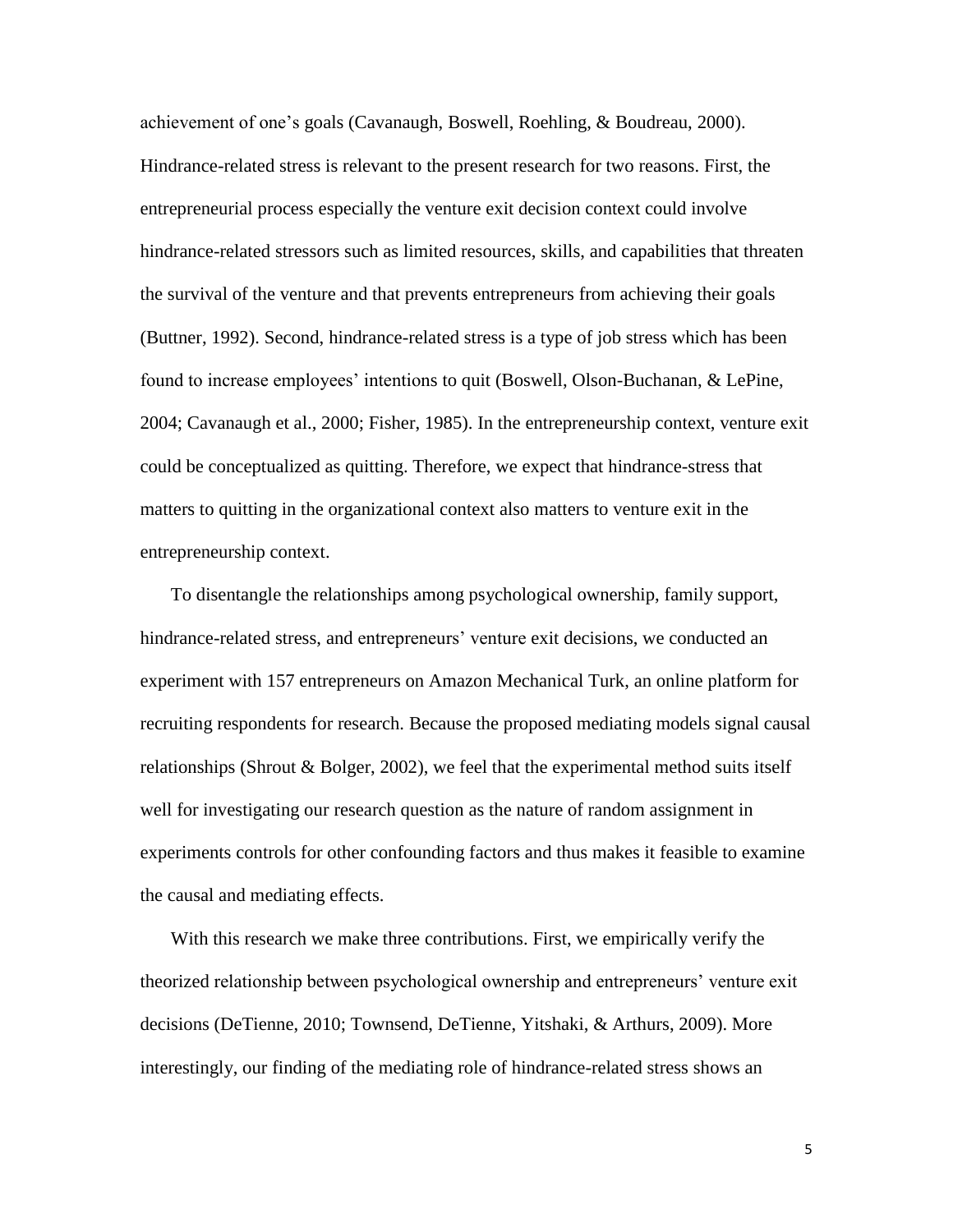indirect relationship between psychological ownership and the likelihood of venture exit. This mediating effect of hindrance-related stress connects psychological ownership theory [\(Pierce, Kostova, & Dirks, 2001;](#page-29-6) [Van Dyne & Pierce, 2004\)](#page-29-7) to DeTienne's (2010) model of venture exit and thus contributes to both psychological ownership theory and the entrepreneurial exit literature.

Second, entrepreneurship research on work-family interactions has mainly drawn on the work-family conflict perspective to explain entrepreneurs' decisions and behavior [\(Jennings & McDougald, 2007;](#page-28-7) [Justo & DeTienne, 2008\)](#page-28-8) and such research concludes that some family factors (e.g., marital status) interfere with entrepreneurs' venture growth and exit decisions. In the present research, we complement this line of research by employing the social support perspective to demonstrate that family support is a familydomain factor that has positive influence on entrepreneurs' business decisions. Family support thus is an important factor to consider when examining entrepreneurs' workfamily interactions.

Third, stress researchers have been calling for more research on the factors that could reduce job stress and minimize intentions to quit in the organizational context [\(Culbertson, Huffman, & Alden-Anderson, 2010;](#page-27-9) [Monsen & Boss, 2009\)](#page-29-8). Our study responds to this call by demonstrating entrepreneurs' psychological ownership toward the venture and family support as two factors that can alleviate a specific type of stress hindrance-related stress—in the entrepreneurship context. In addition, we extend stress theory to entrepreneurship and complement previous studies on entrepreneurs' job stress [\(Harris, Saltstone, & Fraboni, 1999\)](#page-28-9) by focusing on one specific type of stress (i.e. hindrance-related).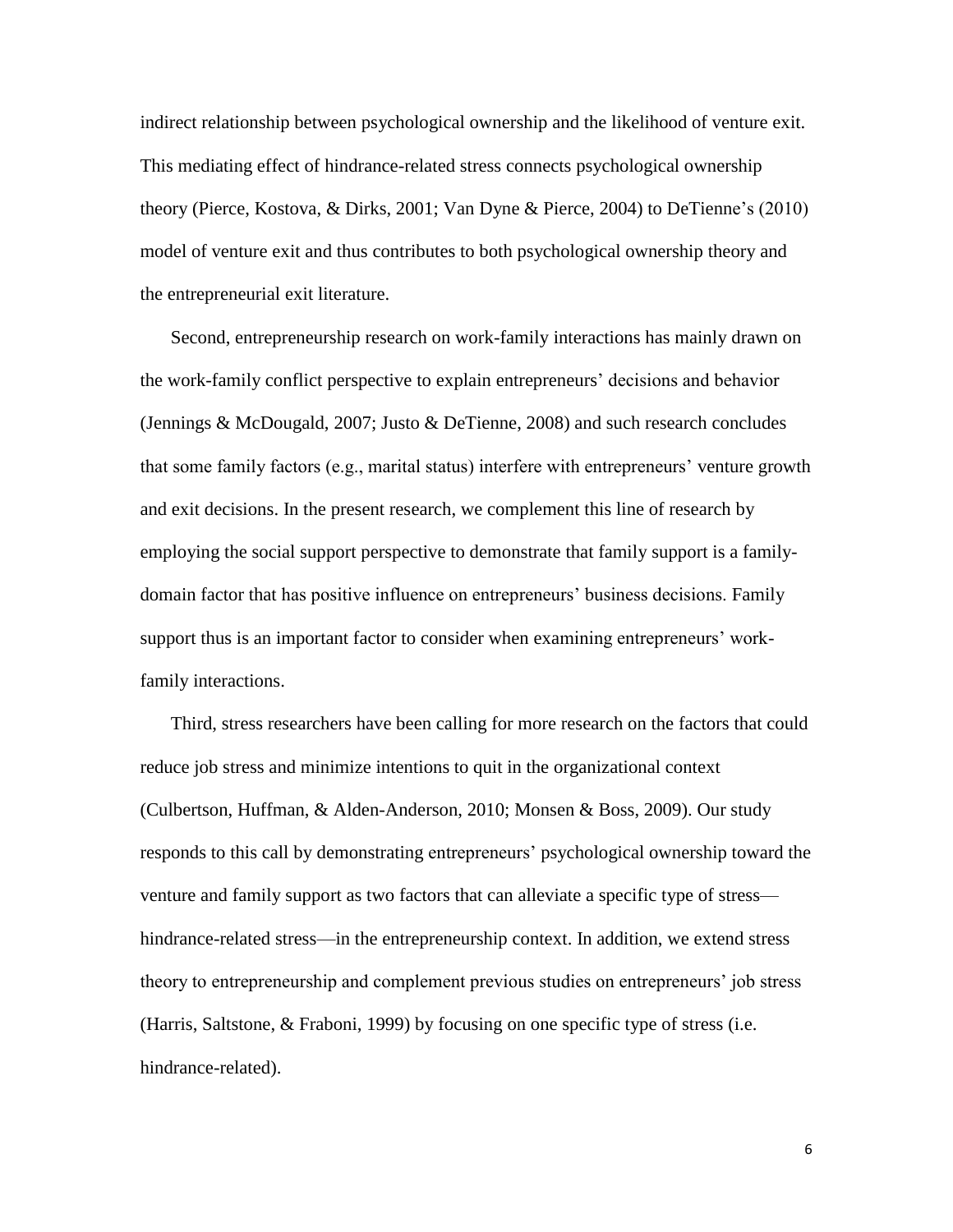This paper proceeds as follows. We first review the entrepreneurial exit literature and hypothesize the relationships of psychological ownership, family support, and hindrancerelated stress with entrepreneurs' venture exit decisions. We then describe our research methods, data analysis, and findings, which are followed by discussions of implications for theory and practice, limitations, and possibilities for future research.

# **THEORY AND HYPOTHESES DEVELOPMENT**

Entrepreneurial exit is "the process by which the founders of privately held firms leave the firm they helped to create; thereby removing themselves, in varying degrees, from the primary ownership and decision-making structure of the firm [\(DeTienne, 2010:](#page-28-2)  [204\)](#page-28-2)." This definition emphasizes that entrepreneurs' venture exit decisions represent their departure from the venture both financially and psychologically [\(Collewaert, 2011\)](#page-27-1). This perspective is different from research that emphasizes firm exiting industries or markets [\(Ilmakunnas & Topi, 1999;](#page-28-10) [Karakaya, 2000;](#page-28-4) [Mata, Portugal, & Guimarães,](#page-29-9)  [1995\)](#page-29-9). The present research adopts the former perspective.

Entrepreneurial exit has been found to be affected by both economic factors (e.g., firm growth, tax cuts, technological change) and non-economic factors (e.g., psychological ownership) [\(Boeker & Karichalil, 2002;](#page-27-10) [Crifo & Sami, 2008;](#page-27-2) [DeTienne,](#page-28-2)  [2010;](#page-28-2) [Gurley-Calvez & Bruce, 2008\)](#page-28-1). One well cited framework for explaining entrepreneurs' venture exit decisions is Gimeno et al.'s [\(1997\)](#page-28-3) threshold of performance model, which suggests that entrepreneurs' venture exit decisions are influenced by both venture economic performance and entrepreneurs' performance thresholds. Entrepreneurs would stay with their ventures as long as the venture performance is above the entrepreneur's performance threshold, which is influenced by entrepreneurs' human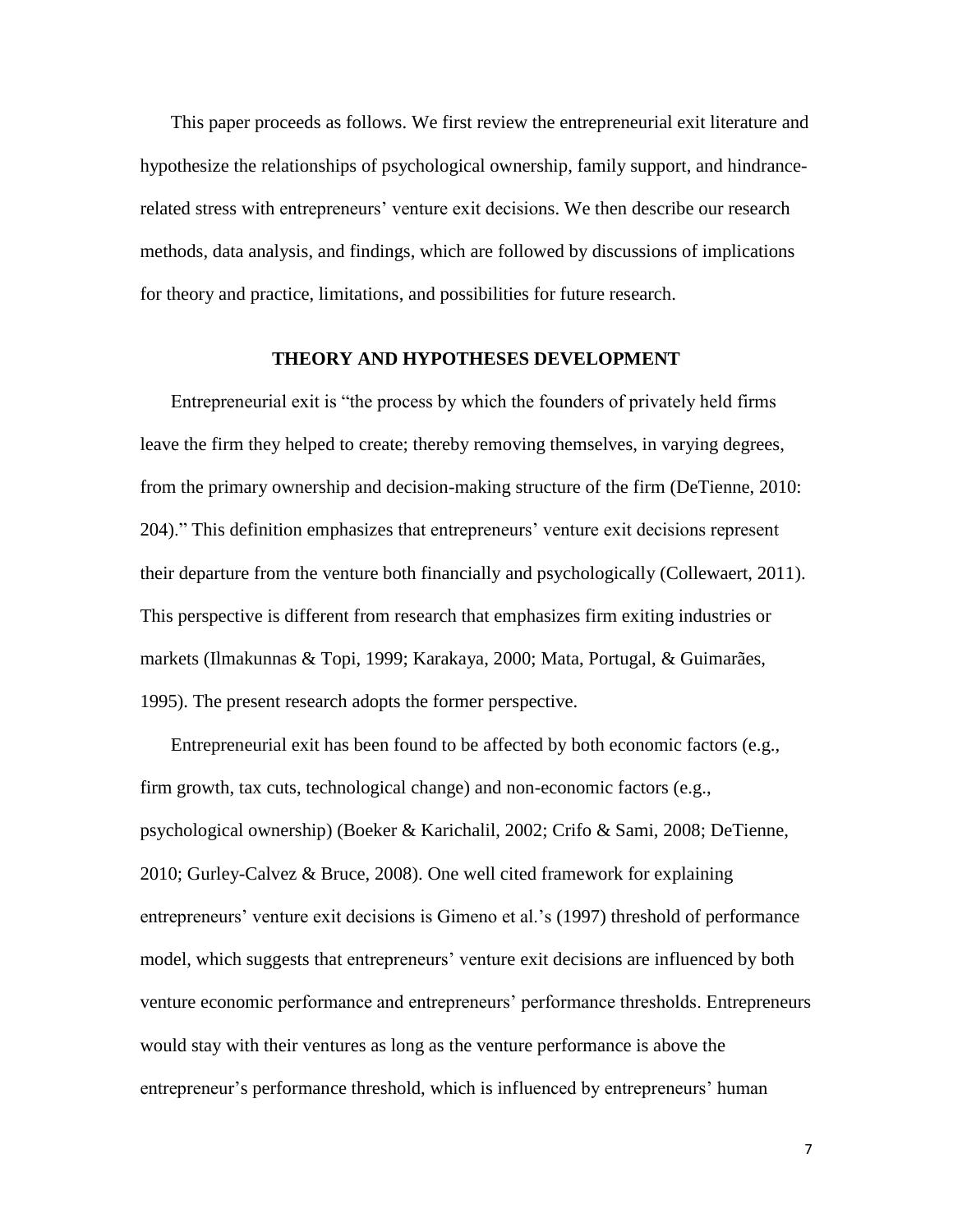capital. Gimeno et al.'s (1997) research also inspires subsequent research that attends to the non-economic factors influencing entrepreneurs' venture exit decisions. For example, Wennberg et al.'s [\(2010\)](#page-30-2) research builds on prospect theory and suggests that human factors such as experience, age, and education substantially affect the entrepreneurial exit decision. Justo and DeTienne [\(2008\)](#page-28-8) draw on the work-family conflict literature and found that married entrepreneurs are more likely to voluntarily leave their ventures compared with their unmarried counterparts. These findings are consistent with organizational research that finds family-work conflict gives rise to employees' intentions to quit [\(Burke, 1988\)](#page-27-11).

Extending this line of research, DeTienne [\(2010\)](#page-28-2) proposes that entrepreneurial exit is influenced not only by alternative opportunities and the perception of goal achievement, which could be broadly categorized as economic factors, but also by psychological ownership and family or friends' expectations and advice, which are non-economic factors. On the one hand, psychological ownership creates a psychological connection between the entrepreneur and the venture and makes entrepreneurs difficult to leave "their" ventures [\(DeTienne et al., 2008;](#page-28-0) [Pierce et al., 2001\)](#page-29-6). On the other, family or friends' expectations of and advice for the venture (i.e. normative force) may also lead entrepreneurs to stay with the venture [\(DeTienne, 2010\)](#page-28-2). In this paper, we focus on family support to proximate DeTienne's (2010) normative force because family support includes informational support (e.g., advice) [\(House, 1981\)](#page-28-11), thus may affect the entrepreneur's venture exit decision. This perspective on family support is also consistent with the social support literature which emphasizes family support as an important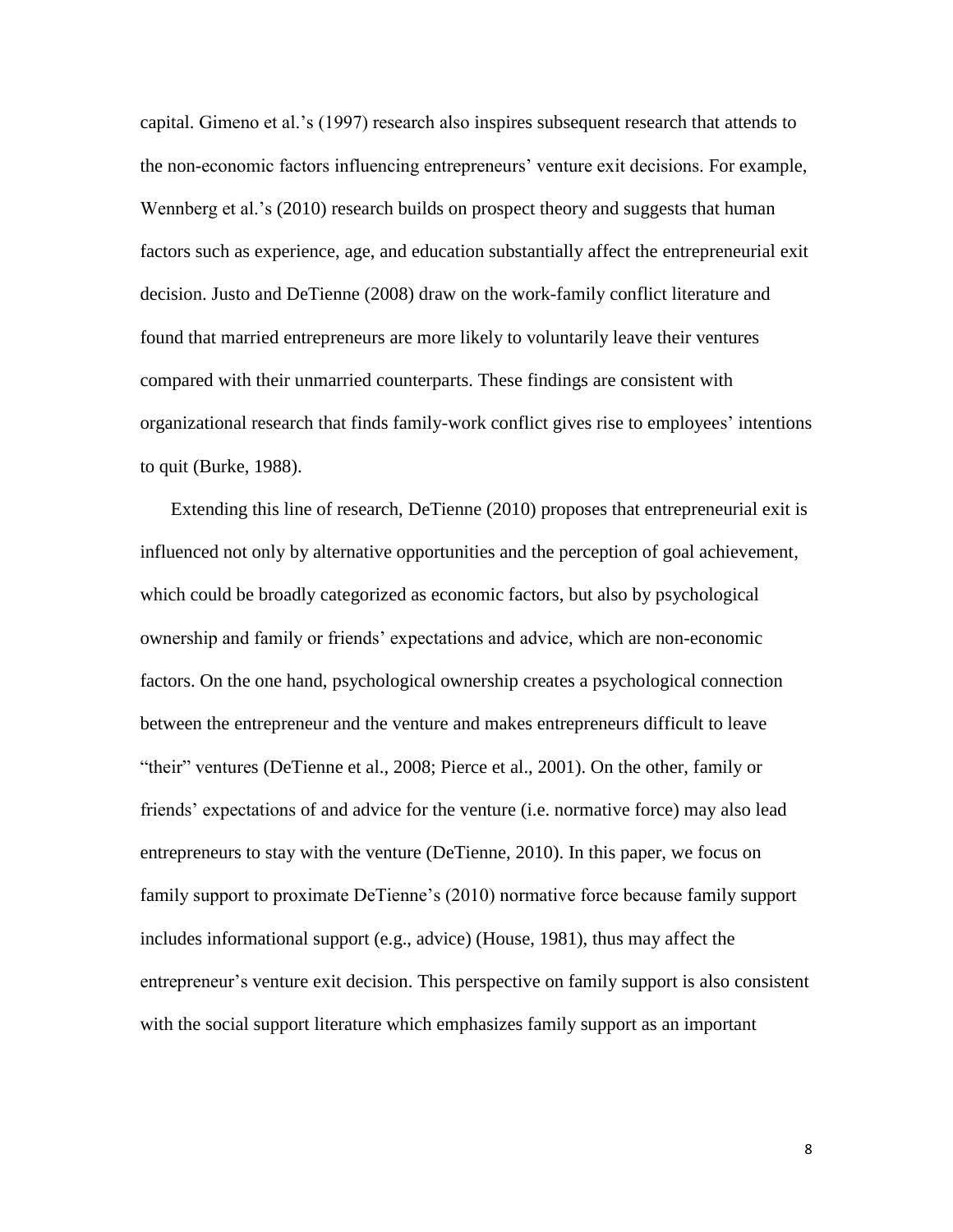resource assisting individuals in dealing with business issues and stress (Carlson  $\&$ [Perrewé, 1999;](#page-27-12) [Thoits, 1995\)](#page-29-10).

All in all, we aim to build on DeTienne's (2010) research to examine the impact of psychological ownership and family support on entrepreneurs' venture exit decisions while controlling for the effect of alternative opportunities and the probability of goal achievement. More importantly, we seek to extend DeTienne's (2010) research by proposing the potential mediating mechanism—hindrance-related stress—for the relationship between psychological ownership and venture exit and that between family support and venture exit. Our theoretical framework is presented in Figure 1.

> Insert Figure 1 about here ------------------------------

#### **Family support, hindrance-related Stress, and venture exit decisions**

Family support is the form of social support that comes from family members. Family support consists of emotional support (e.g., trust, listening), instrumental support (e.g., support in money, labor, time), informational support (e.g., advice, suggestion), and appraisal support (e.g., appraisal, affirmation) [\(House, 1981\)](#page-28-11). Family support provides entrepreneurs with the feeling that they are cared for, loved, esteemed and valued, and they are members of a social network of communication and mutual obligations [\(Cobb,](#page-27-13)  [1976\)](#page-27-13). Therefore, each type of family support could reduce the likelihood that an individual leaves his or her current job. For example, family members' instrumental support with household responsibilities and their emotional support can reduce familywork conflict [\(Hill, 2005;](#page-28-12) [Lee, Kim, & Ling, 2001;](#page-29-11) [van Daalen, Willemsen, & Sanders,](#page-29-12)  [2006\)](#page-29-12) and provide the cognitive resources that individuals could draw on to focus on the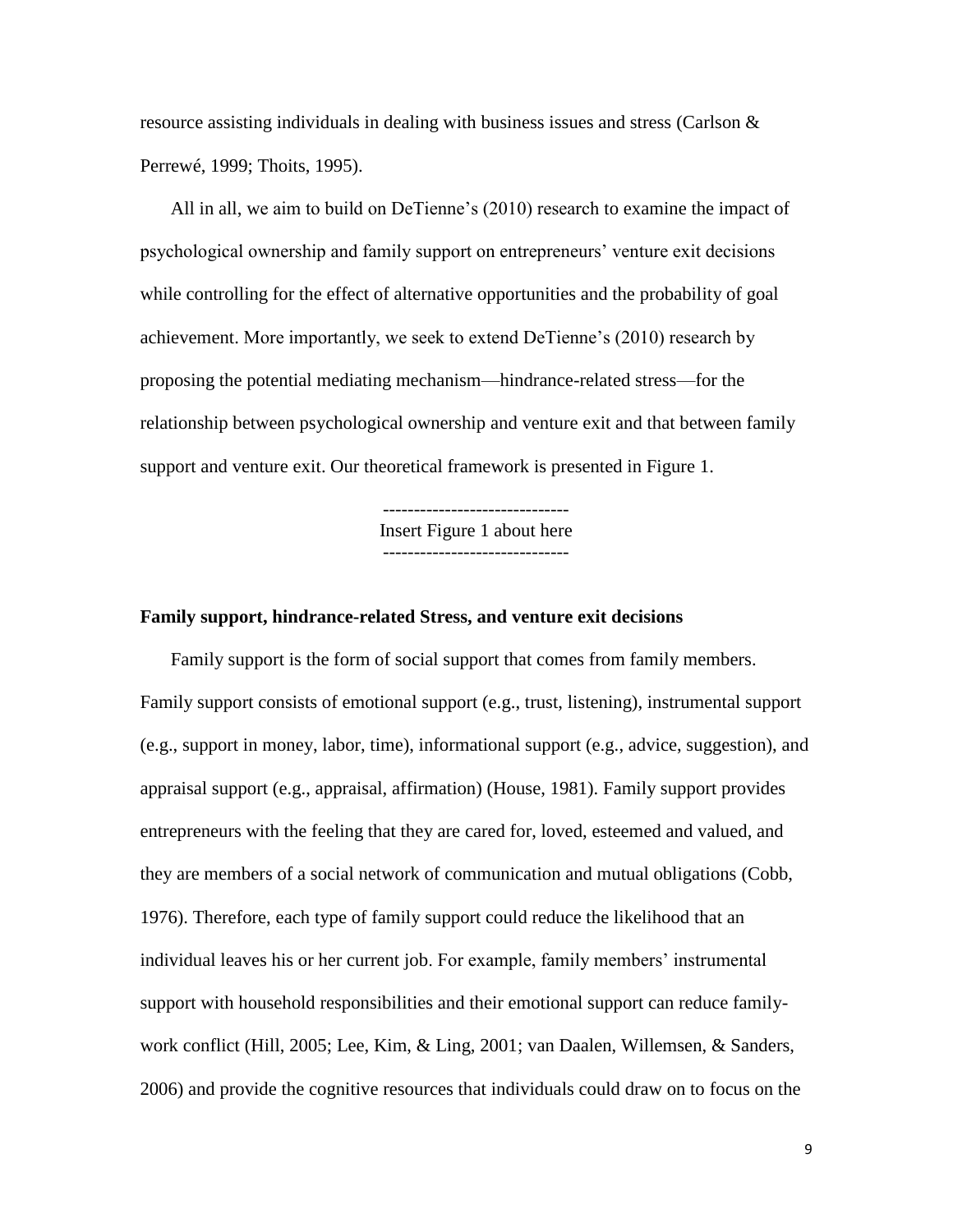work domain and deal with job demands [\(Thoits, 1995\)](#page-29-10), thereby reducing individuals' intentions to quit [\(Adams, King, & King, 1996b\)](#page-27-14). As for informational support, family members may be able to give work-related advice and help individuals develop skills, problem-solving ability, and confidence at work to deal with job demands [\(Bernasco,](#page-27-15)  [Graaf, & Ultee, 1998;](#page-27-15) [Greenhaus & Powell, 2006;](#page-28-13) [Grzywacz & Marks, 2000;](#page-28-14) [Ruderman,](#page-29-13)  [Ohlott, Panzer, & King, 2002\)](#page-29-13). Such support also creates the cognitive resources and reduces the intentions to quit. Indeed, the relationship between family support and the intentions to quit has been demonstrated in the organizational setting [\(Haar, 2004\)](#page-28-15).

In the entrepreneurship context, entrepreneurs play many different roles, such as a salesperson and a product manager (Hoang  $\&$  Gimeno, 2010), and lead their ventures through various entrepreneurial stages from fund raising to growth [\(McGee, Peterson,](#page-29-14)  [Mueller, & Sequeira, 2009\)](#page-29-14). Therefore, entrepreneurs are likely to experience high demands in the entrepreneurial process. Family support thus is particularly important to entrepreneurs as it provides the time, resources and energy for them to focus on venturerelated activities [\(Greenhaus &](#page-28-13) Powell, 2006; [Wayne et al., 2006\)](#page-30-1), thereby reducing the likelihood of venture exit. Accordingly,

#### *Hypothesis 1: Family support is negatively related to the likelihood of venture exit.*

We further expect that the relationship between family support and the likelihood of venture exit may be mediated by hindrance-related stress given the empirical support in organization studies that family support affects job stress which in turn is associated with employees' turnover intention [\(Burke, 1988;](#page-27-11) [Jones, Chonko, Rangarajan, & Roberts,](#page-28-17)  [2007;](#page-28-17) [Kim & Stoner, 2008\)](#page-28-18). In the entrepreneurship context, as family support can enhance individuals' experience of affect and behavior at work [\(Erickson, 1993\)](#page-28-19) as well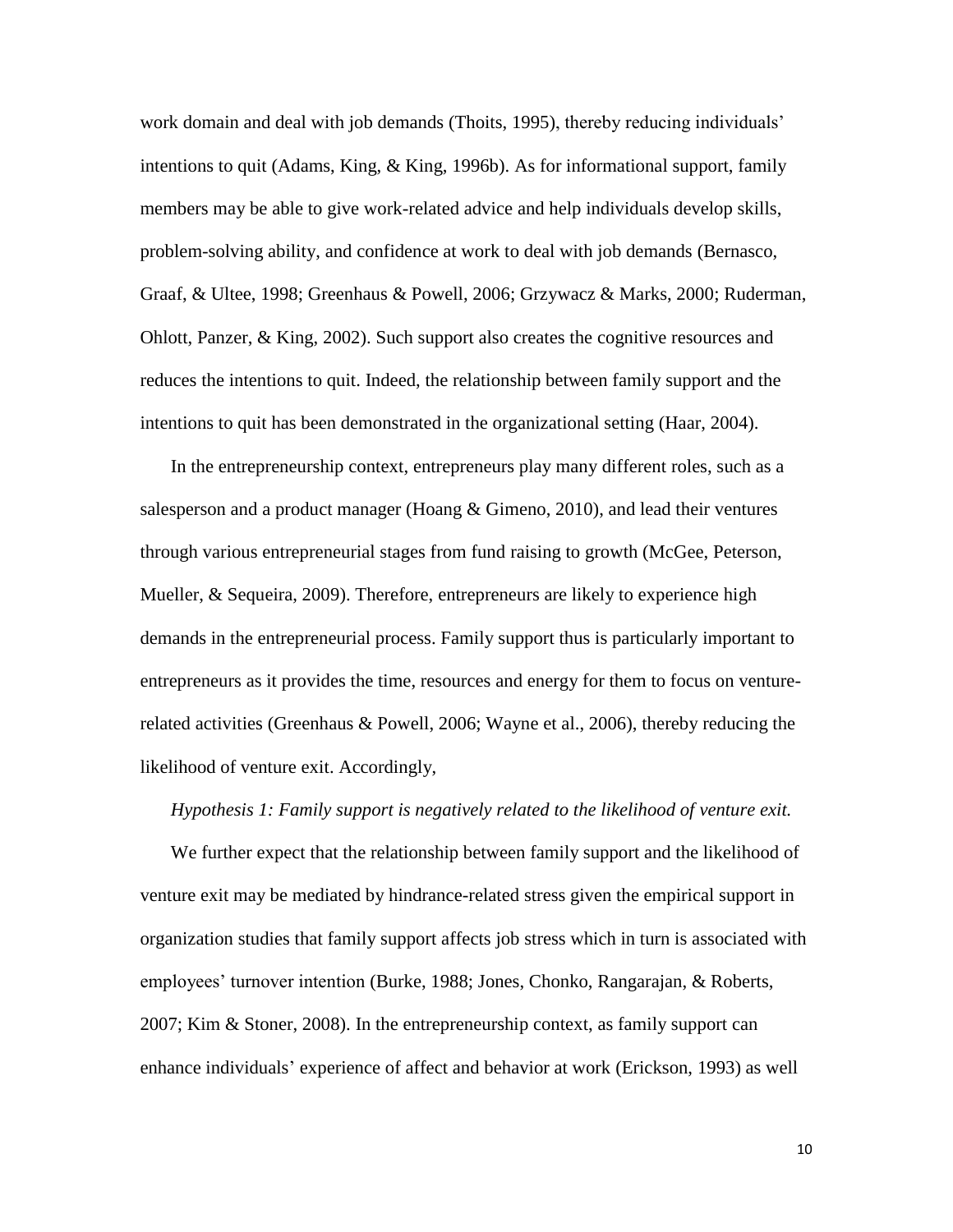as job satisfaction [\(King, Mattimore, King, & Adams, 1995\)](#page-29-15), we expect that family support as a positive influence in the family domain [\(Wayne et al., 2006\)](#page-30-1) enables entrepreneurs to view the daunting entrepreneurial process from a positive perspective, thereby perceiving less hindrance-related stress [\(Burke, 1988;](#page-27-11) [Thoits, 1995\)](#page-29-10). Because hindrance-related stress has been found to increase employee's turnover intention in organizational settings [\(Boswell et al., 2004;](#page-27-8) [Cavanaugh et al., 2000;](#page-27-6) [Fisher, 1985\)](#page-28-6), we expect that decreased hindrance-related stress due to strong family support will in turn lead to reduced likelihood of venture exit.

*Hypothesis 2: Hindrance-related stress mediates the relationship between family support and the likelihood of venture exit. The stronger the family support, the lower hindrance-related stress the entrepreneur perceives, resulting in a lower likelihood of venture exit.*

#### **Psychological ownership, hindrance-related stress, and venture exit decisions**

Ownership can be both legal and psychological [\(DeTienne, 2010;](#page-28-2) [Pierce, Rubenfeld,](#page-29-16)  [& Morgan, 1991\)](#page-29-16). The notion of psychological ownership is developed based on Etzioni's [\(1991\)](#page-28-20) argument that property ownership can be both real and psychological. Etzioni (1991) argues that "property exists on two levels: a formal, objective level and an informal, subjective level and so feelings of ownership are a dual creation, part attitude, part object, part in the mind, part real (p.465-466)." Based on this conceptualization, Pierce and colleagues [\(1991\)](#page-29-16) propose an integrated model of employee ownership in the organizational setting. They conceptualized employee ownership into two forms: formal ownership and psychological ownership, with the latter defined as the state "in which individuals feel as though the target of ownership, or a piece of it, is 'theirs' [\(Pierce et al.,](#page-29-6)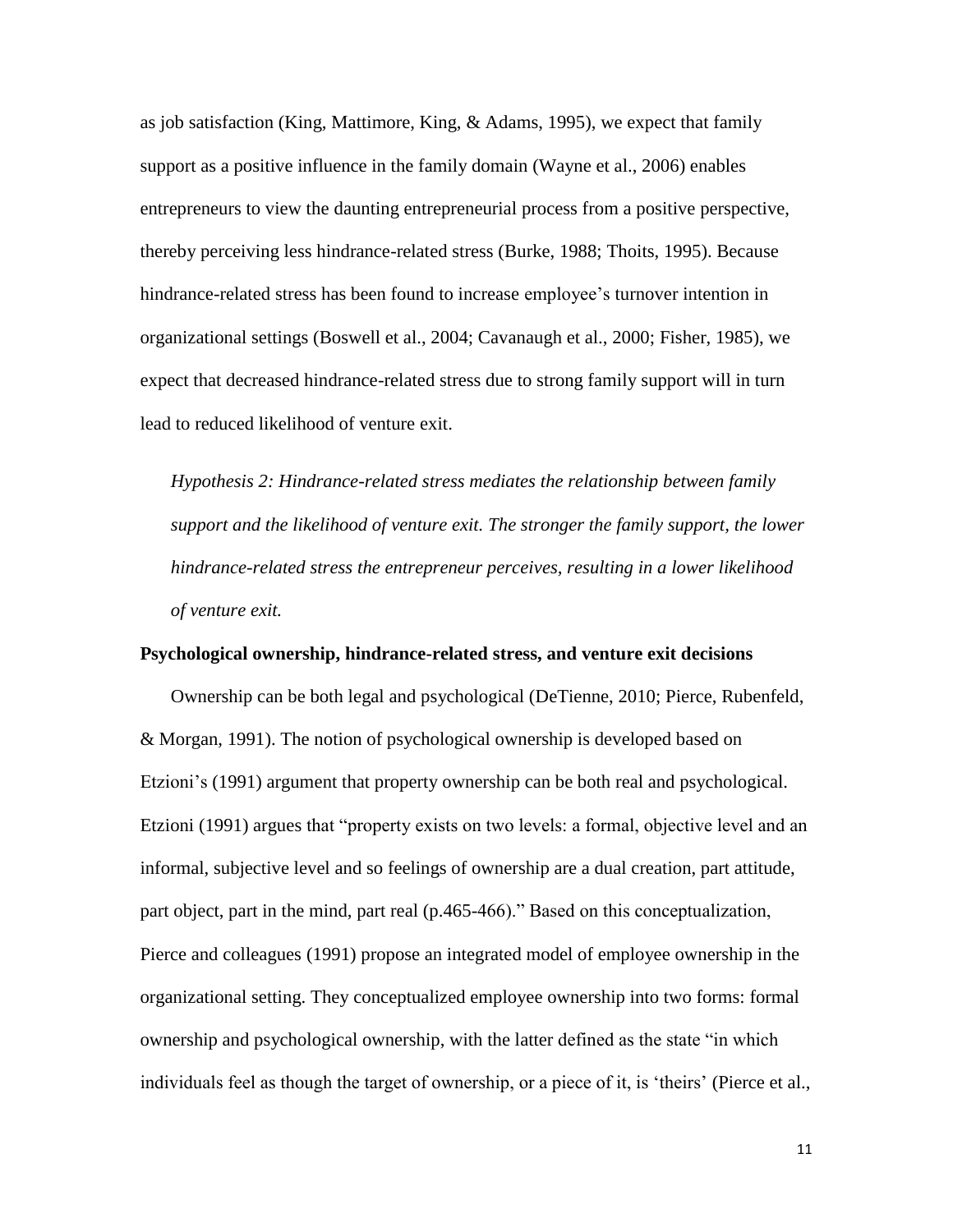[2001: 299\)](#page-29-6)." The core of psychological ownership is the feeling of possessiveness and of being psychologically tied to an object. Such possessive feelings make people evaluate a target more favorably than other things they do not own or can easily obtain [\(Van Dyne](#page-29-7)  [& Pierce, 2004\)](#page-29-7).

Entrepreneurs are likely to develop psychological ownership for the venture they created and developed [\(DeTienne, 2010\)](#page-28-2) because they have invested tremendous time, money, and energy in developing business ideas, forming venture values, goals, vision and culture, recruiting employees, acquiring customers, and building the organizational structure (Wasserman, 2008). During this process, entrepreneurs have also developed knowledge of how the venture operates and exerted control over the venture. As the investment of the self, the development of intimate knowledge of and control over an object are three routes to psychological ownership toward an object [\(Pierce et al., 2001;](#page-29-6) [Van Dyne & Pierce, 2004\)](#page-29-7), it is likely that entrepreneurs develop a sense of ownership toward the venture they helped to create. In organizational studies, psychological ownership is argued to promote commitment to an organization (Avey, [Avolio, Crossley,](#page-27-16)  [& Luthans, 2009a;](#page-27-16) [Bernhard & O'Driscoll, 2011;](#page-27-17) [Pierce, Jussila, & Cummings, 2009;](#page-29-17) [Van Dyne & Pierce, 2004\)](#page-29-7) and the felt responsibility for taking care of and protecting the organization [\(Brown, Lawrence, & Robinson, 2005;](#page-27-18) [Pierce et al., 2001;](#page-29-6) [Wagner, Parker,](#page-30-3)  [& Christiansen, 2003\)](#page-30-3), thereby having negative effect on employee's intention to quit [\(Avey et al., 2009a\)](#page-27-16). When it comes to entrepreneurs who have strong ownership feelings for their ventures, we expect that these entrepreneurs will commit to their ventures, take full responsibility for them, and will not easily exit them.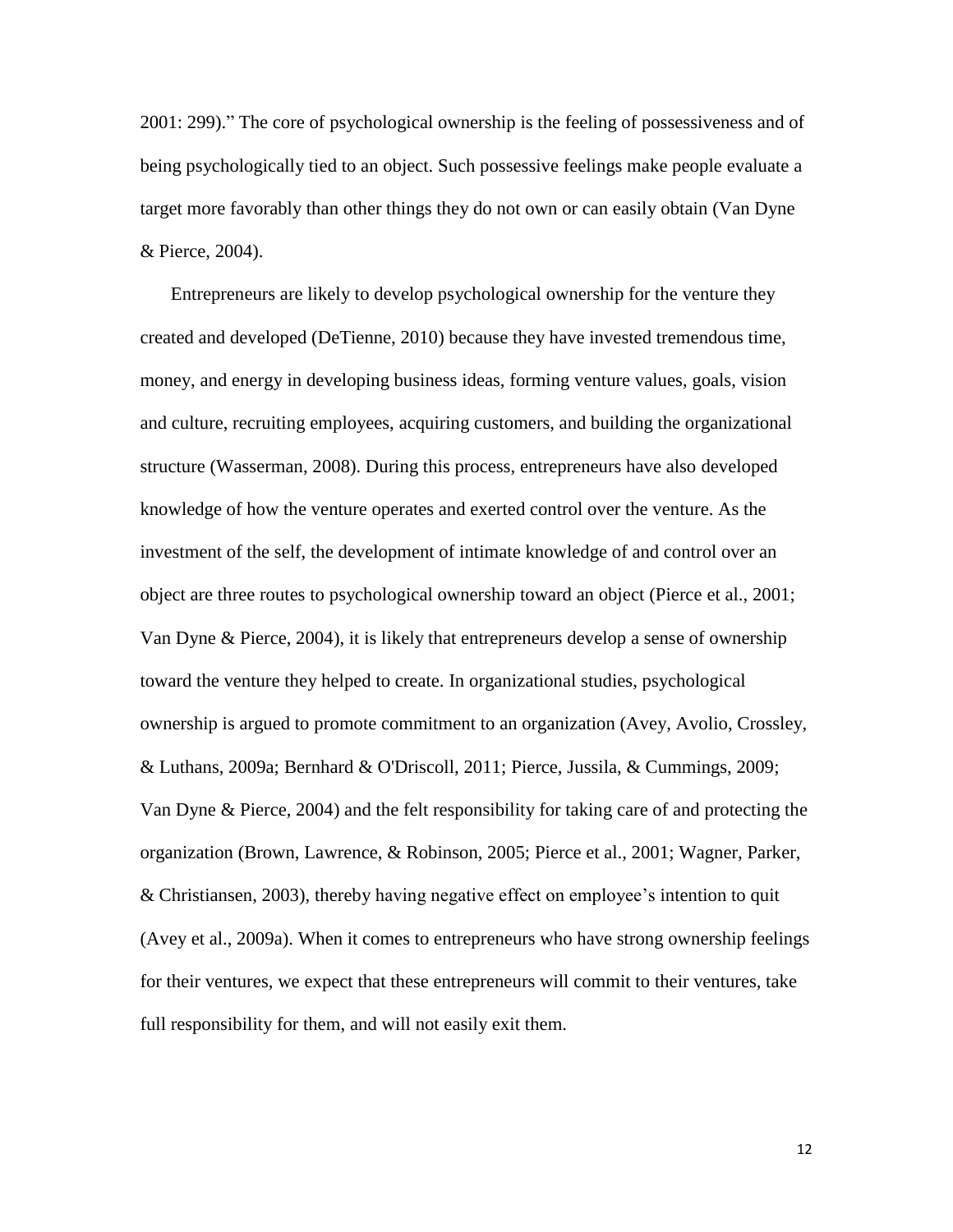In contrast, entrepreneurs with low psychological ownership for their ventures show week commitment to their ventures [\(Van Dyne & Pierce, 2004\)](#page-29-7). When more attractive personal options are available or when the venture is performing below their expectations, entrepreneurs with low ownership feelings thus are likely to choose to exit their ventures.

*Hypothesis 3: Psychological ownership for a venture is negatively related to the likelihood of venture exit.*

Entrepreneurs who regard a venture as "theirs" are likely to perceive strong control over their ventures and feel responsible for the survival and development of the venture [\(Liu, Wang, Hui, & Lee, 2012;](#page-29-18) [Pierce et al., 2001\)](#page-29-6), thereby being willing to invest both physically and psychologically in the venture to nourish it [\(Pierce, Kostova, & Dirks,](#page-29-19)  [2003\)](#page-29-19). Psychological ownership also has a sense of positivity and striving for success [\(Avey et al., 2009a\)](#page-27-16), thereby becoming a positive psychological resource [\(Fredrickson,](#page-28-21)  [2001\)](#page-28-21) that could be used to deal with stress. Entrepreneurs' ownership feelings for their ventures thus will motivate them to positively view the daunting venture development process as a learning experience, and enhance their knowledge and capabilities to deal with the hurdles during the venture development process [\(Avey et al., 2009a;](#page-27-16) [Jamal,](#page-28-22)  [2007\)](#page-28-22). With perceived control of the venture, enhanced capabilities to deal with business issues and the possible positive performance resulted from the efforts to protect the venture [\(Avey et al., 2009a\)](#page-27-16), entrepreneurs may perceive low hindrance-related stress and have a low intention to exit their ventures [\(Avey, Luthans, & Jensen, 2009b\)](#page-27-19).

*Hypothesis 4: Hindrance-related stress mediates the relationship between psychological ownership toward a venture and the likelihood of venture exit. The higher the psychological ownership an entrepreneur has for a venture, the lower*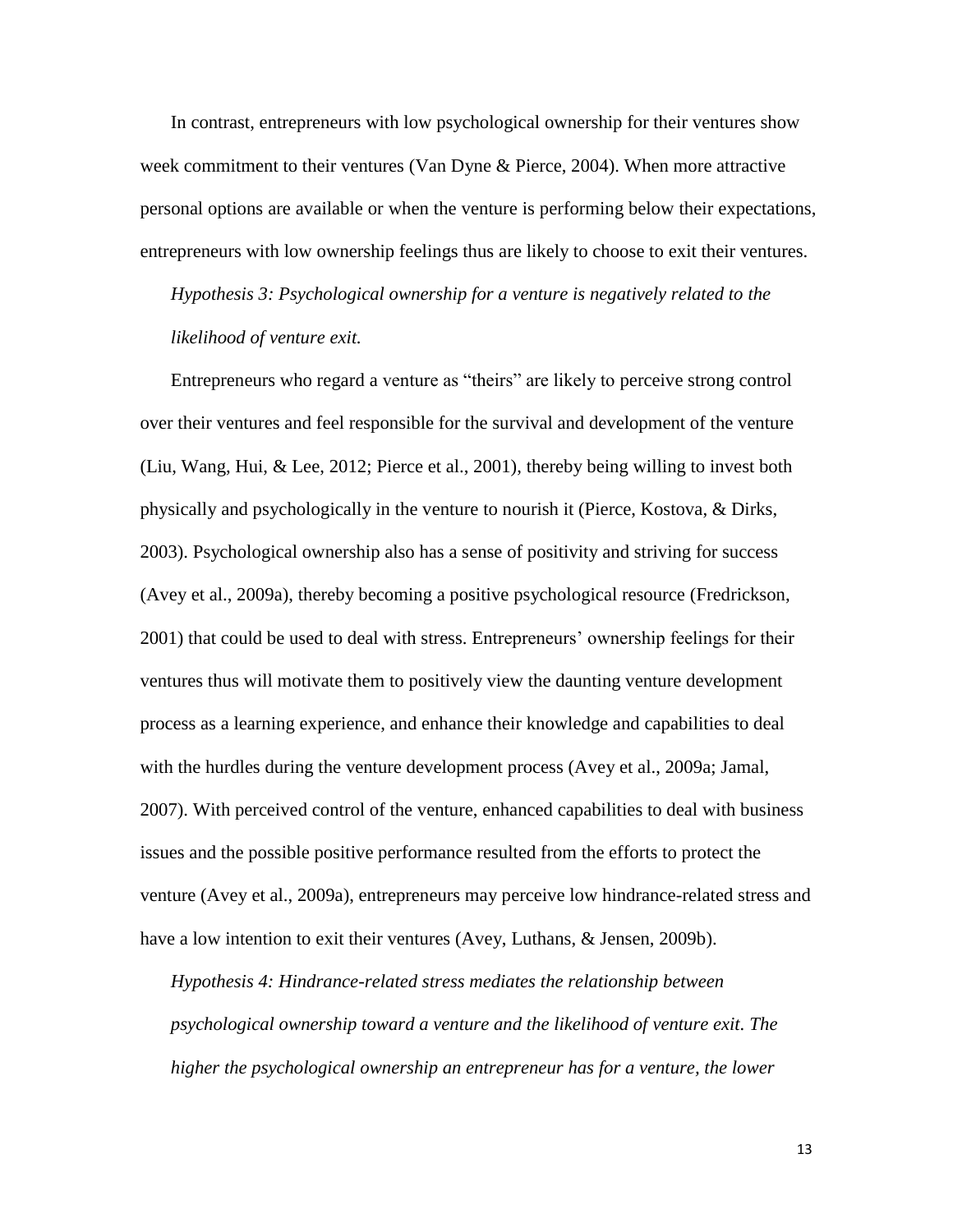*hindrance-related stress the entrepreneur perceives, resulting in a lower likelihood of venture exit.*

#### **METHODS**

## **Sample**

We employ our participants through Amazon Mechanical Turk (AMT), which is an online platform for recruiting subjects for research. Researchers put their tasks on AMT and may use some prescreening questions to select participants. Potential participants can see a brief description of the task and decide whether to complete the task. Participants can get paid, usually less than \$1 per participant for one task (Paolacci, Chandler,  $\&$ [Ipeirotis, 2010\)](#page-29-20), and \$ 0.7 in our research. Although many participants get paid, researchers claim that participants complete AMT tasks not for the sake of earning money, but for spending extra time in a fruitful way [\(Paolacci et al., 2010\)](#page-29-20). So far, AMT has been used in a number of psychology studies to recruit participants [\(Converse, Risen,](#page-27-20)  [& Carter, 2012;](#page-27-20) [Forstmann, Burgmer, & Mussweiler, 2012\)](#page-28-23) and has been shown to be at least as representative of the U.S. population as traditional subject pools [\(Paolacci et al.,](#page-29-20)  [2010\)](#page-29-20).

To identify entrepreneurs on AMT, we selected the AMT workers who were selfemployed and self-identified as an entrepreneur. We used two screening questions—"Are you currently owing a business?" and "Are you (one of) the key decision-maker(s) for that business?"—in the AMT recruitment announcement, which directed the qualified participants to the experiment website externally hosted on Qualtrics. We also made sure that respondents who failed the screening questions could not participate in our experiment because AMT marked the respondents' worker ID (which cannot be linked to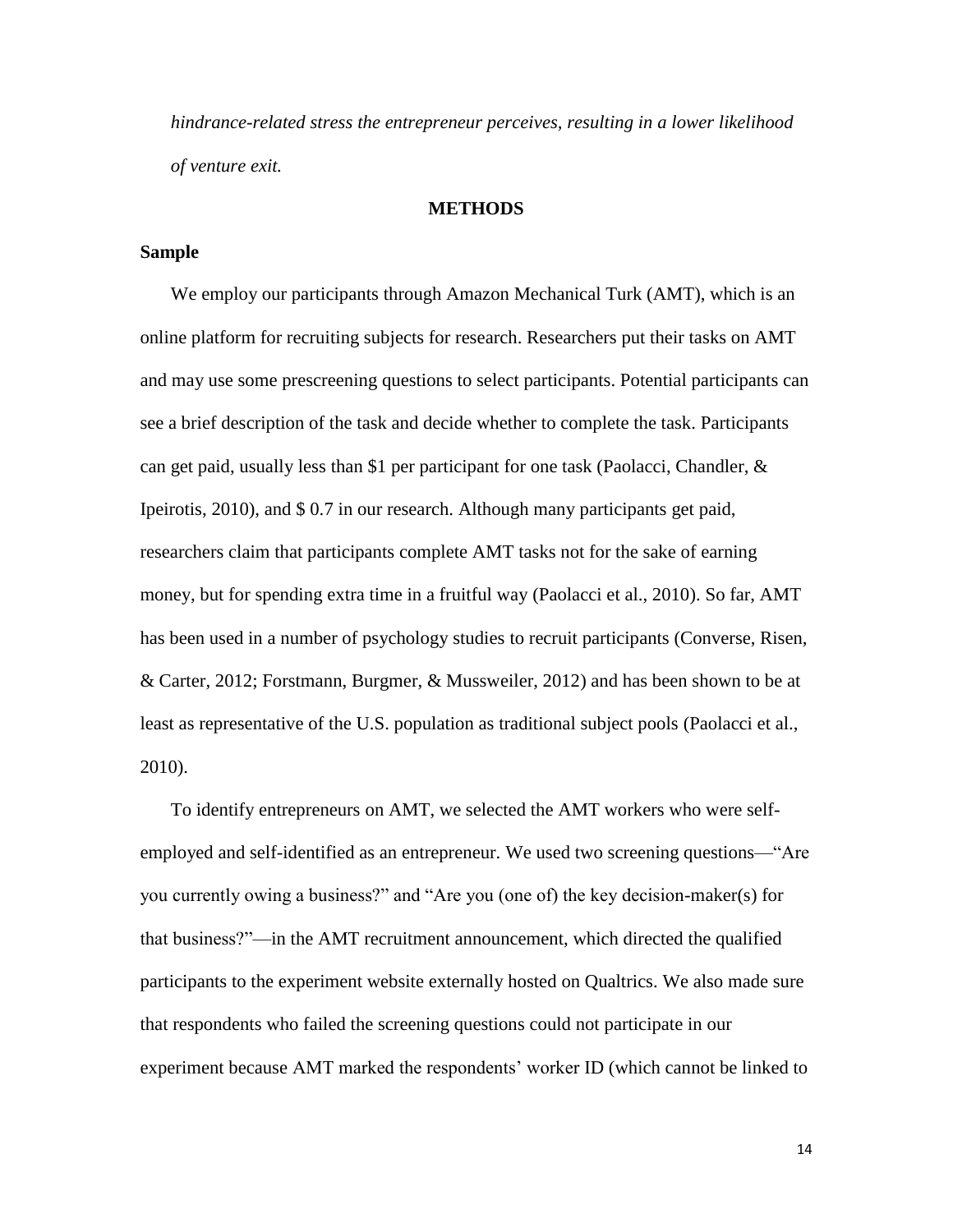their real identity) and Qualtrics marked their network IP addresses. To capture respondents' entrepreneur identity, we removed from our sample those respondents who indicated no entrepreneurial experience. Our sample included 178 AMT workers.

## **Procedure and research design**

We tested our hypotheses by conducting a 2 (high psychological ownership vs. low psychological ownership) x 2 (high family support vs. low family support) betweensubject design. Participants were randomly assigned to one of the four experimental treatments. During the experiment, participants were presented a situation, in which they were asked to imagine that they were a top decision-maker of an entrepreneurial venture. They were, then, given a scenario with information about their psychological ownership toward the venture and the degree of family support they had received. At the end of the scenario, participants were requested to make a decision about the extent to which they would like to exit the hypothetical venture. The experimental instructions and a sample scenario are presented in the appendix.

## **Measures**

#### *Dependent variable*

**The likelihood of venture exit.** To measure the likelihood of venture exit, we adopted DeTienne et al.'s [\(2008\)](#page-28-0) measure of persistence, which was an 11-point Likert scale, anchoring from  $1 -$  "Definitely leave the venture" to  $11 -$  "Definitely continue the venture". We re-coded the data so that a high number on this measure indicates a strong intention to exit the venture.

#### *Independent variables*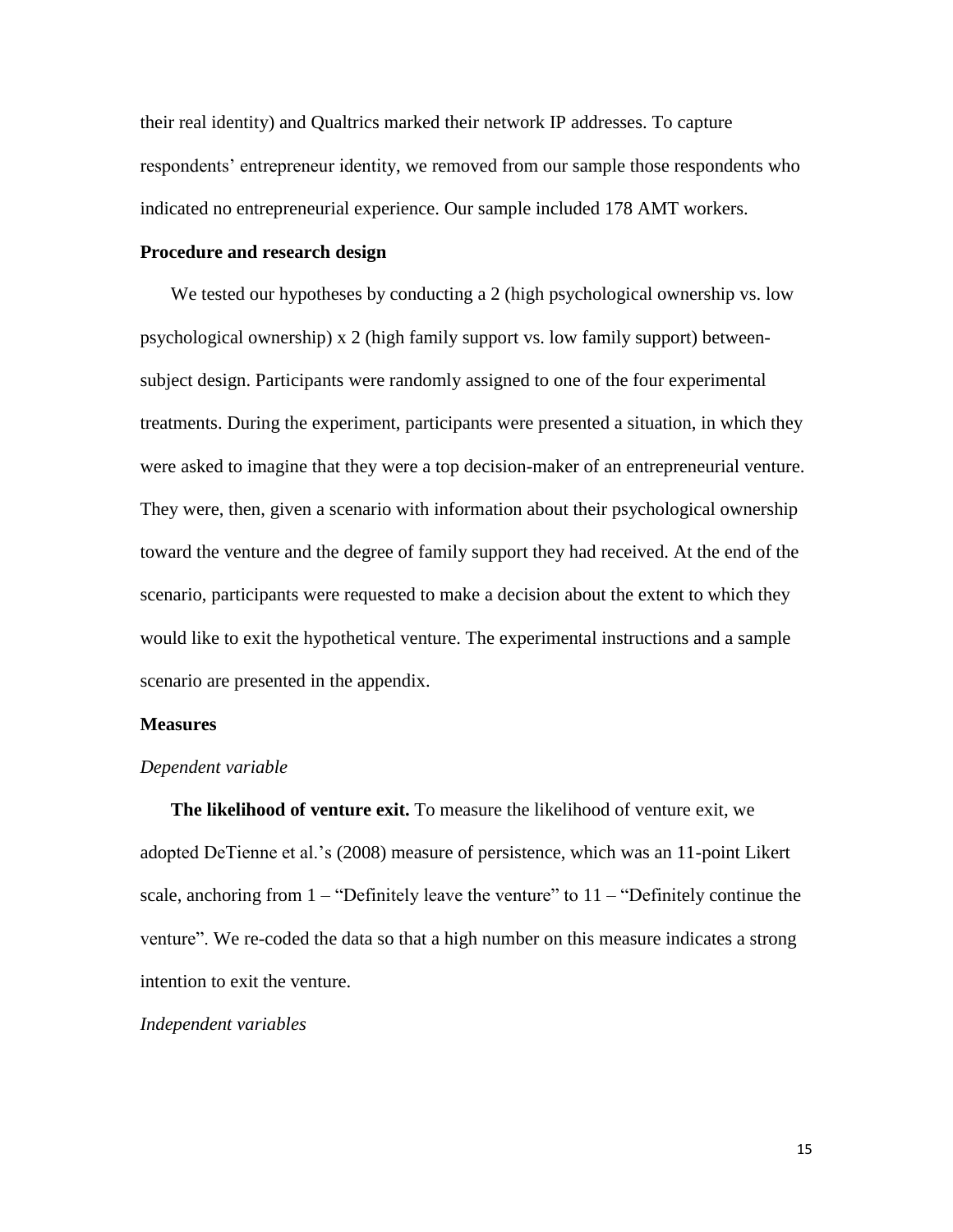**Psychological ownership.** Our manipulation of psychological ownership toward a venture consists of the three routes to psychological ownership suggested by Pierce et al. [\(2001\)](#page-29-6). First, as the effect of formal ownership might confound that of psychological ownership toward the venture [\(Wagner et al., 2003\)](#page-30-3), we controlled for the degree of participants' formal ownership of the venture by telling participants across all four conditions that they co-founded the venture with two former colleagues and possessed 33% of ownership. Second, as intimate knowledge of the venture gives rise to psychological ownership [\(Pierce et al., 2001\)](#page-29-6), we told the high psychological ownership group that they had comprehensive knowledge about the processes in the firm. In contrast, the low psychological ownership group was informed that they lacked comprehensive knowledge about all processes in the firm but were only familiar with some processes in some functional domains. Finally, as psychological ownership is influenced by personal investment of energy, time, effort, and attention to the firm [\(Pierce et al., 2001;](#page-29-6) [Wagner](#page-30-3)  [et al., 2003\)](#page-30-3), a low level of personal investment was operationalized as *You have invested three months of earning potential and some time and energy in this venture*, whereas a high level of personal investment was described as *You have invested 24 months of earning potential and a lot of time and energy in this venture*.

**Family support.** Our manipulation of family support is based on King et al.'s [\(1995\)](#page-29-15) family support inventory for workers. According to King and colleagues, social support consists of emotional sustenance and instrumental assistance. Emotional sustenance includes family member behaviors or attitudes geared toward providing the entrepreneur with encouragement, understanding, attention and positive regards, as well as guidance in problem-solving. In contrast, instrumental assistance encompasses those family member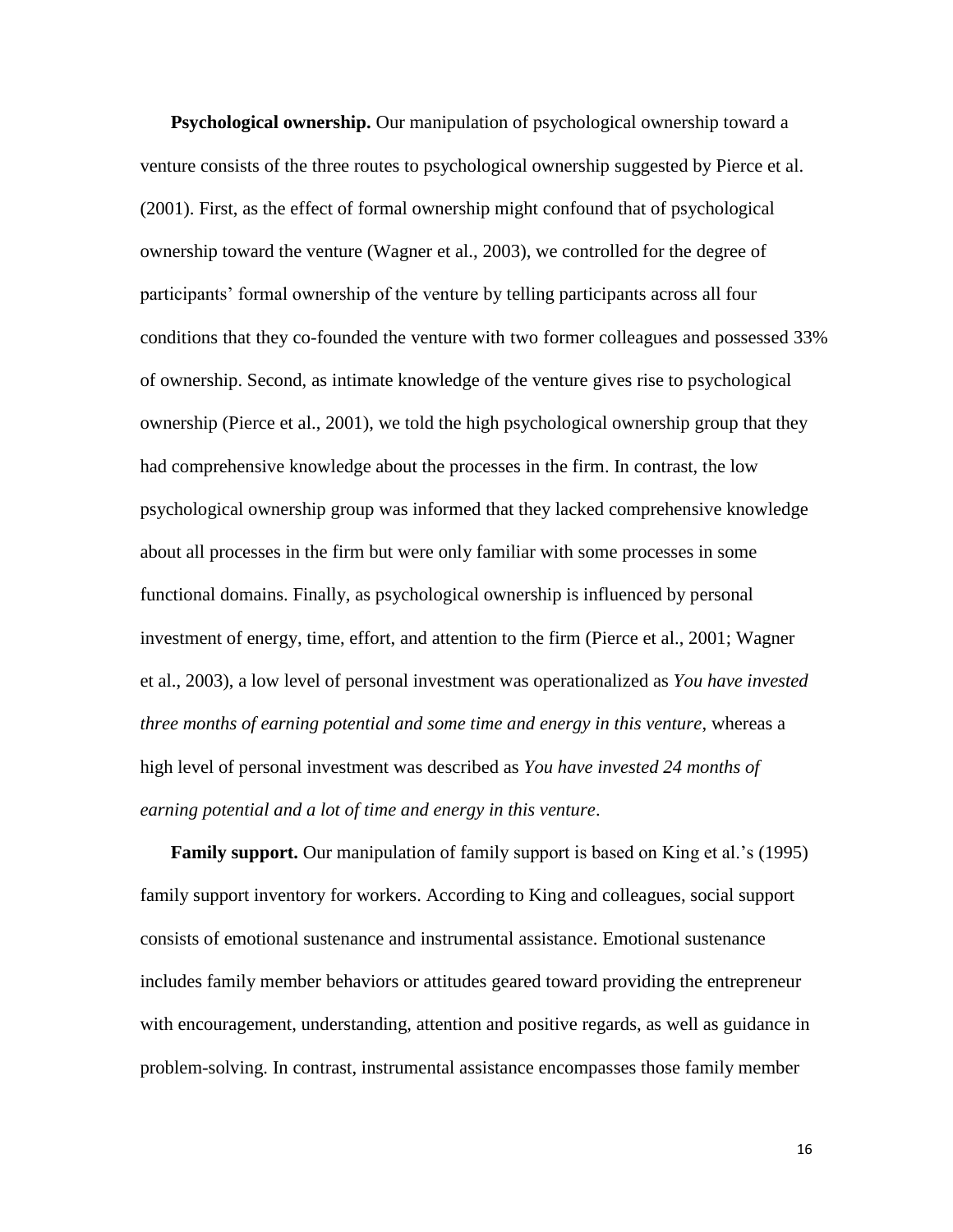behaviors and attitudes aimed at facilitating day-to-day family/household operations. Based on the items of their scale, we created two experimental scenarios—one with low and the other with high family support. Participants in the high-family-support condition were told that they had gotten substantial emotional and instrumental assistance from their family, whereas participants in the low-family-support condition got the information indicating that they did not get great support from their family.

**Hindrance-related stress.** Hindrance-related stress was measured by asking participants the degree to which they perceived being in the described scenario as hindering for achieving their goals. This question anchors from  $1$  – strongly disagree to 7 – strongly agree.

## *Control variables*

**Human capital.** As human capital has been found to affect entrepreneurs' venture exit decisions [\(Gimeno et al., 1997\)](#page-28-3), we controlled for the effect of human capital, which consists of general human capital and specific human capital. We used age and the level of education to measure general human capital and entrepreneurial experience to measure specific human capital. Age was a continuous variable. The level of education was measured by a binary variable, with 0 indicating no university degree and 1 indicating university and a higher degree. Entrepreneurial experience was measured by participants' years of experience as an entrepreneur. Because age and entrepreneurial experience are not normally distributed, we log transformed and standardized these two variables.

**Gender and marital status.** Because gender and marital status affect entrepreneurs' venture exit decisions [\(Justo & DeTienne, 2008\)](#page-28-8), we also controlled for the effects of these two variables. Gender was measured as a binary variable with 1 indicating female.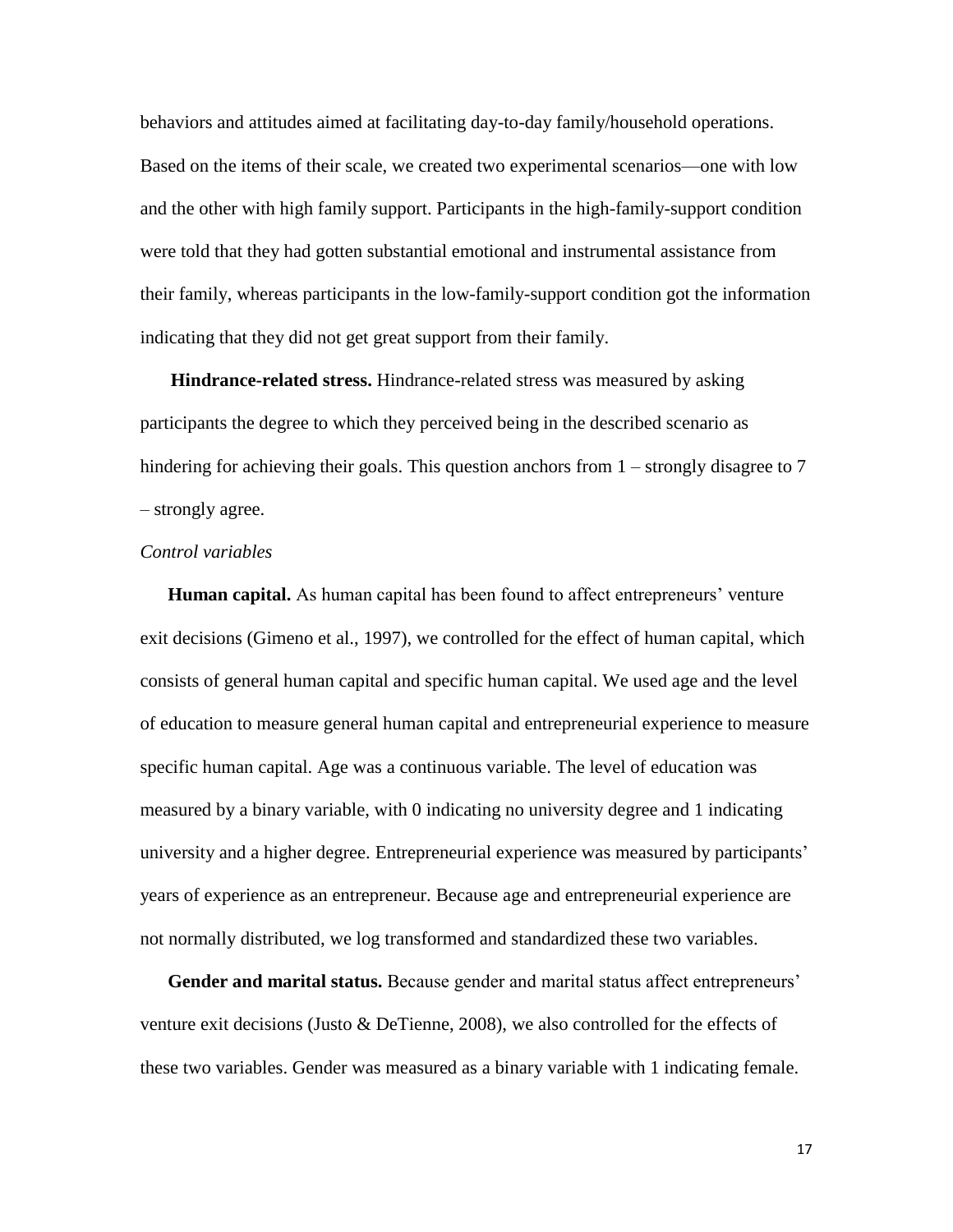Marital status was measured as a binary variable, with 1 indicating married or having a partner and 0 representing single or other marital status.

As entrepreneurs' venture exit decisions are also suggested to be affected by alternative opportunities and the perception of goal achievement [\(DeTienne, 2010\)](#page-28-2), we also manipulated alternative opportunities that participants might have as well as the growth potential of the venture at the same level across the four treatments to control for their effects on participants' venture exit decisions. We manipulated alternative opportunities by telling participants "You have several other options available for yourself outside Company X that have attractive earning potential (e.g., a full- time job offer, new venture opportunity etc.)". We used venture growth potential as a proxy for the perception of goal achievement because we expected participants to perceive a high likelihood of goal achievement (success) when their ventures had growth potential. To control for the perception of goal achievement, we told participants "the company has potential for growth" in the experimental instrument.

## **Manipulation Checks**

To check our manipulation of psychological ownership, we asked participants to indicate their degree of agreement  $(1 - I \text{ don't agree at all to } 7 - I \text{ totally agree})$  with the following description of the hypothetical venture: "I feel the venture is mine". To check the effectiveness of our manipulation of family support, we asked participants to indicate the extent to which they agreed with the following statement: "I feel my family described in the scenario supports me working in Company X." Responses were made on a 7-point Likert-type scale that ranged from  $1 - I$  don't agree at all to  $7 - I$  totally agree.

## **ANALYSES AND RESULTS**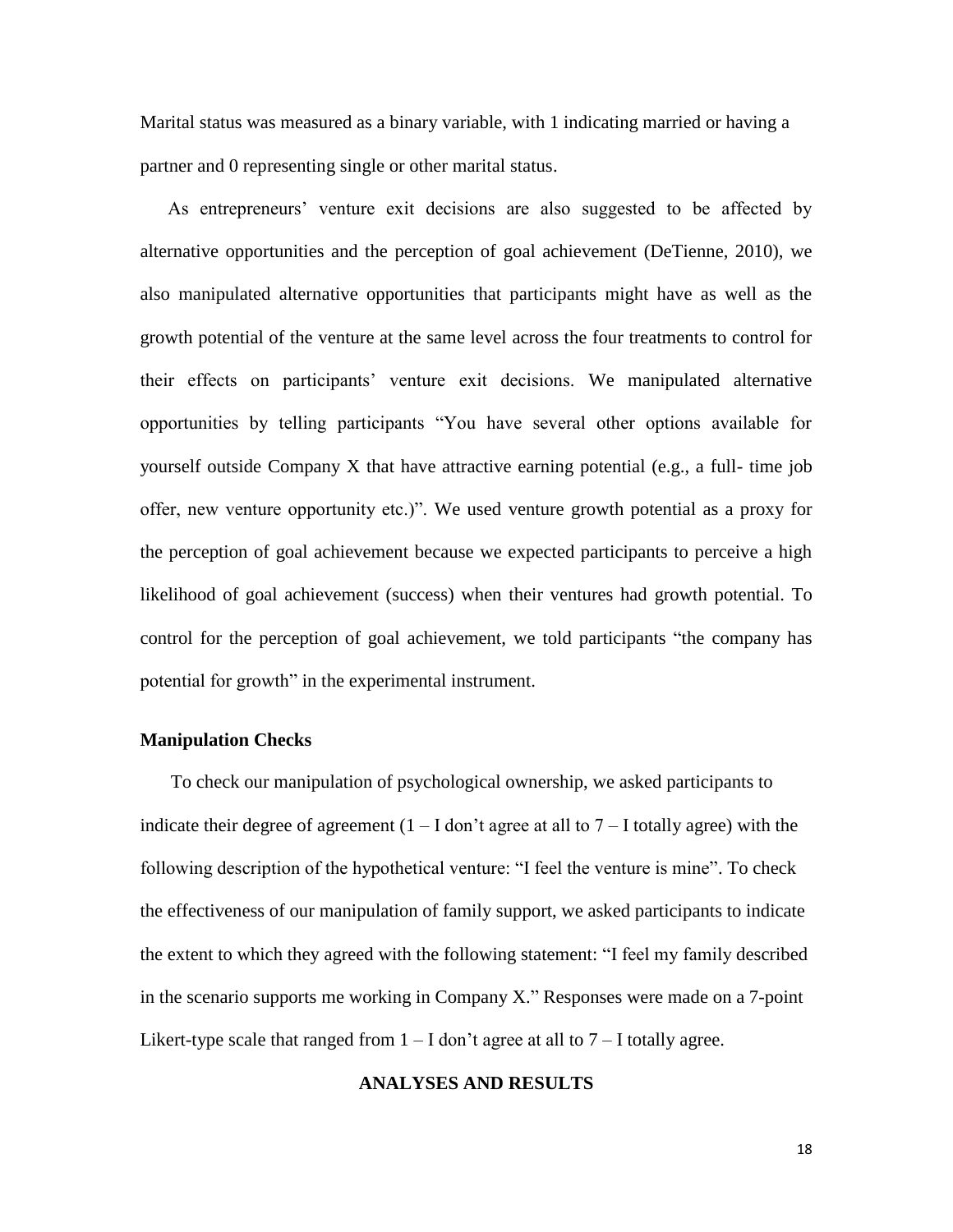Before testing our hypotheses, we removed participants who failed our manipulation check questions. These include participants assigned to a high psychological ownership/family support condition but giving a score below 3 to the manipulation check questions and participants assigned to a low psychological ownership/family support condition but giving a score above 5 to the manipulation check questions. We also identified and removed one outlier due to its significantly high Cook's D statistic and externally studentized residual (Cohen et al., 2003). The final sample thus consists of 157 respondents. We calculated VIFs and concluded that our data is unlikely to suffer from the multicolinarity issue because all VIFs are less than 3.158, which is substantially below the rule of thumb value of 10.

Table 1 reports the descriptive statistics of our participants and zero-order correlations. Fifty-three percent of our participants are male. The mean age of participants is 38, with a median of 35. Sixty-six percent of participants have a university and a higher degree. The mean entrepreneurial experience of our participants is about 7 years.

Insert Table 1 about here

------------------------------

To examine the effectiveness of our manipulations of psychological ownership and family support, we performed the mean comparison of psychological ownership and family support between the high and the low treatment conditions. The result (Table 2) indicates that the levels of psychological ownership of respondents in the high psychological ownership condition were distinct from those in the low psychological ownership condition  $(t=6.972, p<0.01)$ . The levels of perceived family support of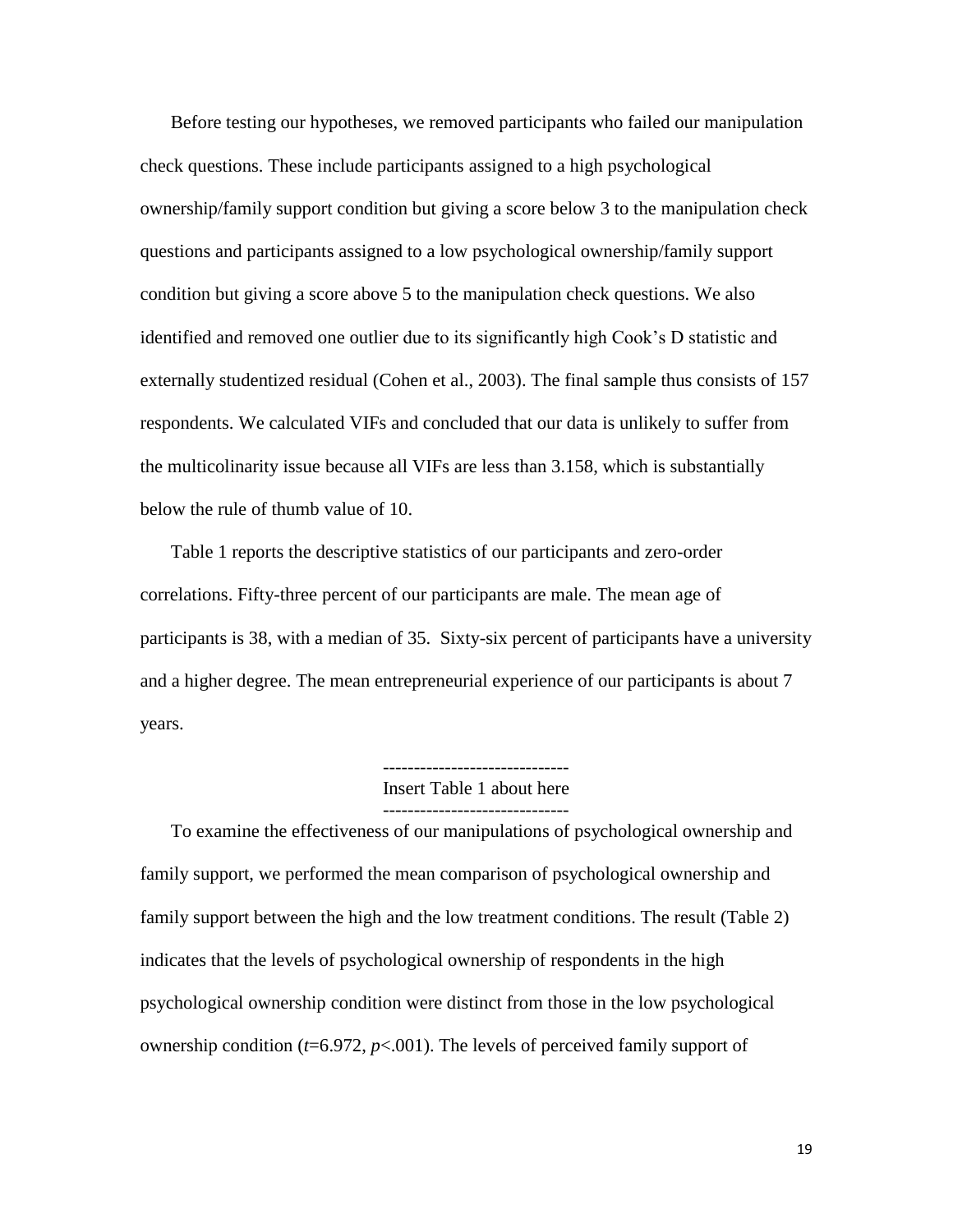respondents in the high family support condition were also significantly different from those in the low family support condition  $(t=28.505, p<.001)$ .

Insert Table 2 about here

-------------------------------

------------------------------- To test our hypotheses, we followed Baron and Kenny's (1986) three-step procedure to test the proposed effect of family support, psychological ownership and hindrancerelated stress on venture exit. As is suggested by Baron and Kenny (1986), the mediating effect exists when three criteria are met: (a) the predictor is related to the mediator, (b) the mediator is related to the dependent variable, and (c) the effect of the predictor on the dependent variable is smaller when the mediator is included in the model than the effect of the predictor is in (a). As such, we first regressed the dependent variable (the likelihood of venture exit) on the predictors (psychological ownership and family support) and control variables in Model 1 of Tables 3 & 4, then the mediator (hindrance-related stress) on the predictors and control variables in Model 2 of Tables  $3 \& 4$ , and finally the dependent variable (the likelihood of venture exit) on the predictors, control variables and the mediator in Model 3 of Tables 3 & 4.

In hypothesis 1, we proposed that the degree of family support was negatively related to the likelihood of venture exit. This hypothesis is supported as the regression coefficient is significant and negative ( $\beta$ =-1.653,  $p$ <.001). In hypothesis 2, we proposed that the degree of family support was negatively related to the likelihood of venture exit through the effect of hindrance-related stress. We found that Baron and Kenny's (1986) three criteria were met. Family support was negatively associated with hindrance-related stress (*β=*-1.825, *p*<.001), which in turn, was positively related to the likelihood of venture exit (*β*=.735, *p*<.001) (Table 3). Sobel test was also significant, with 80% of the total effect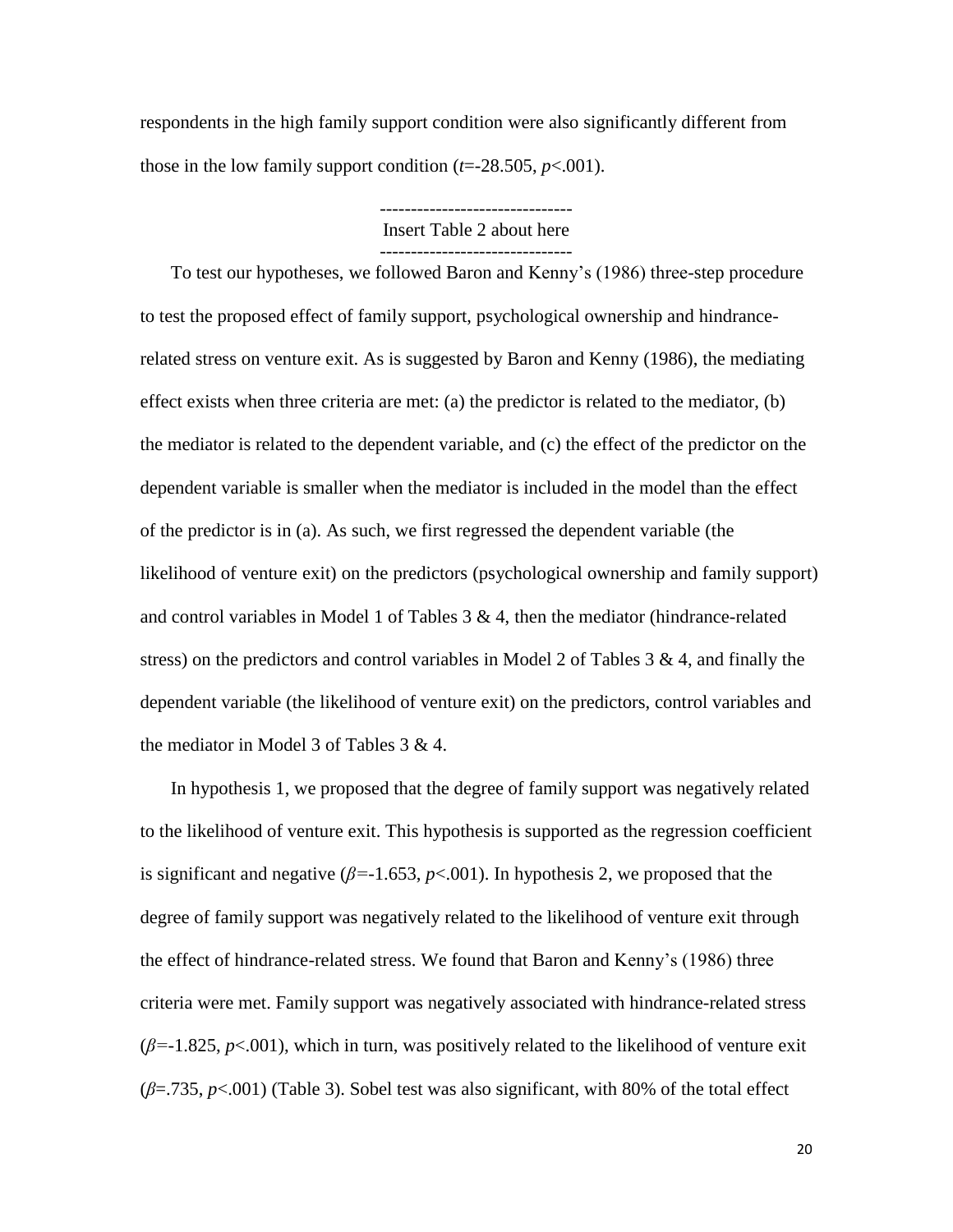mediated by hindrance-related stress. Bootstrapping the indirect effect with 1,000 replications led to a significant regression coefficient, thereby confirming that hindrancerelated stress fully mediated the relationship between family support and the likelihood of venture exit. Hypothesis 2 thus is supported.

# Insert Table 3 about here -------------------------------

In hypothesis 3, we proposed that psychological ownership was negatively related to the likelihood of venture exit. We found a significant and negative relationship between psychological ownership and the likelihood of exiting a venture (*β*=-3.697, *p*<.001). Thus, hypothesis 3 is supported. In hypothesis 4, we proposed that hindrance-related stress mediates the relationship between psychological ownership and the likelihood of venture exit. We followed Baron and Kenny's (1986) three-step procedure, and the mediating model was supported (Table 4). To be specific, psychological ownership was negatively related to hindrance-related stress (*β*=-.995, *p*<.001), which was positively related to the likelihood of venture exit ( $\beta$ =.505,  $p$ <.001). Both the Sobel test as well as the regression coefficient generated by bootstrapping (1,000 replications) was also significant, with 13% of total effect mediated by hindrance-related stress. Thus hypothesis 4 is supported. Hindrance-related stress partially mediates the relationship between psychological ownership and the likelihood of venture exit.

> ------------------------------ Insert Table 4 about here

## **DISCUSSION**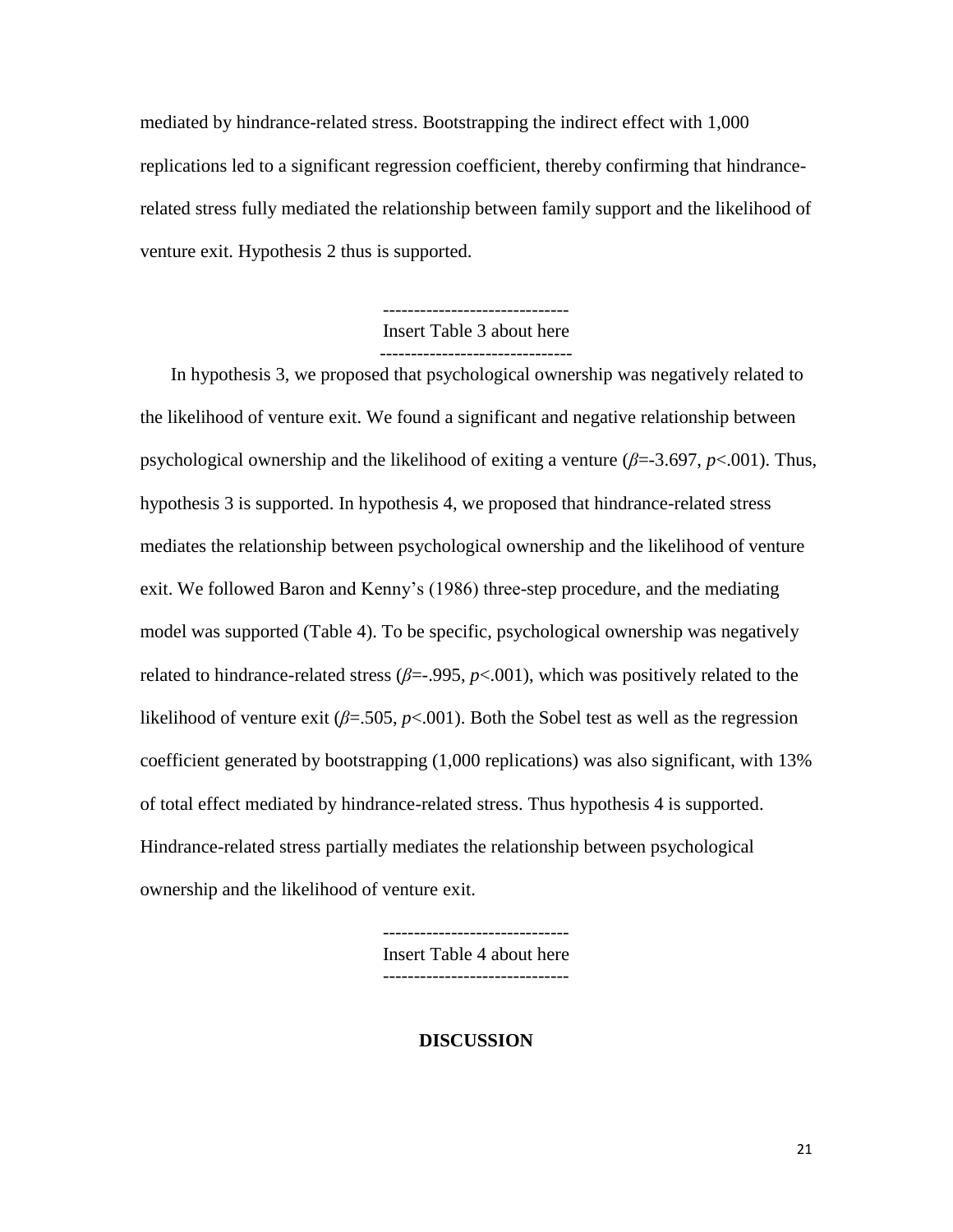Venture exit decisions have both financial and psychological impact on entrepreneurs [\(DeTienne et al., 2008\)](#page-28-0). The present research builds on and extends DeTienne's [\(2010\)](#page-28-2) work to examine how psychological ownership and family support influence entrepreneurs' venture exit decisions through hindrance-related stress. We found that entrepreneurs' psychological ownership for their ventures and the degree of family support negatively impact the likelihood of venture exit and such relationships are mediated by hindrance-related stress. Our research has several implications for theory and practice.

### **Implications for Theory**

Our finding about the negative impact of family support on entrepreneurs' hindrancerelated stress and the likelihood of venture exit complements previous research that mainly draws upon the work-family conflict literature to explain entrepreneurs' venturerelated decisions [\(Aldrich & Cliff, 2003;](#page-27-21) [Jennings & McDougald, 2007;](#page-28-7) [Justo &](#page-28-8)  [DeTienne, 2008\)](#page-28-8). Work-family interactions consist of two aspects: work-family conflict as well as social support which includes family support. The work-family conflict perspective assumes that individuals have limited time and energy (Parasuraman  $\&$ [Greenhaus, 2002\)](#page-29-21) and that the participation in the family role will constrain the cognitive resources that one spends in the work role, giving rise to work-family conflict and stress. In contrast, social support from family serves as an important resource that could reduce the negative consequences of job stressors and enhance individuals' well-being [\(Carlson](#page-27-12)  [& Perrewé, 1999;](#page-27-12) [Thoits, 1995\)](#page-29-10). The social support perspective is consistent with other perspectives such as work-family enrichment [\(Culbertson et al., 2010;](#page-27-9) [Grzywacz &](#page-28-14)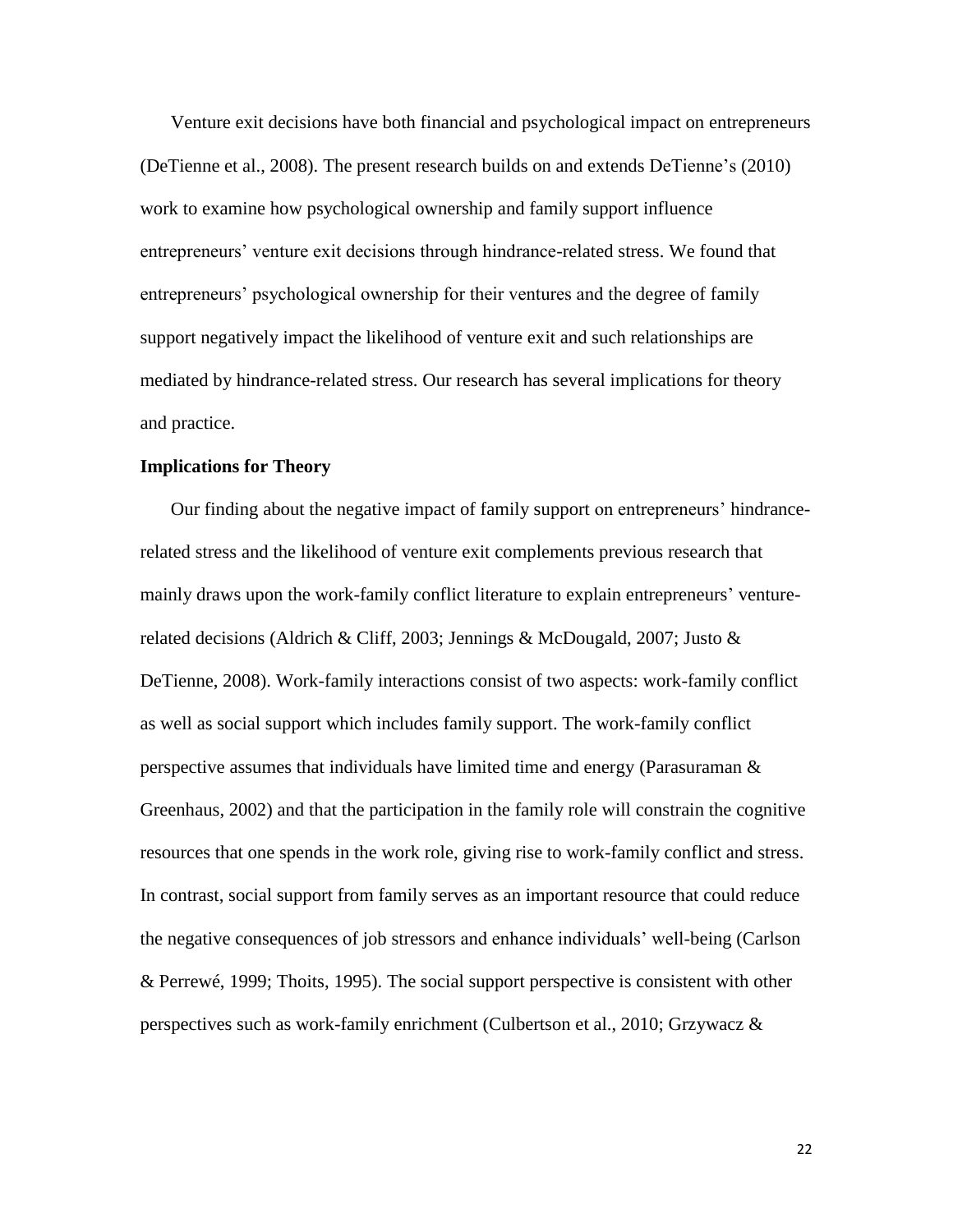[Marks, 2000;](#page-28-14) [Shockley & Singla, 2011\)](#page-29-22) and work-family facilitation [\(Hill, 2005\)](#page-28-12), which emphasize the positive influence in one domain on the other.

The present research draws on the important yet relatively understudied social support perspective to investigate the impact of family support on entrepreneurs' decisions. The negative relationship between family support and the likelihood of venture exit identified in the present research suggests family support an important source of energy and resource that enable entrepreneurs to focus on and persist with their ventures. Furthermore, our finding that hindrance-related stress perceived by entrepreneurs fully mediates the relationship between family support and the likelihood of venture exit provides an explanation that family support encourages entrepreneurs to stay with their ventures only through reducing the type of stress that hinders the achievement of their goals, but not the type of stress that offers challenges [\(Cavanaugh et al., 2000\)](#page-27-6). Our explanation for this finding is that family support can assist entrepreneurs in perceiving fewer negative consequences of hindrance-related stressors, but cannot induce entrepreneurs' positive framing of challenge-related stressors and the feelings of fulfillment and achievement in the venture exit decision context.

Our manipulation of family support also has advantages over other measures of family domain variables. By using an experimental approach and manipulating family support in terms of instrumental and emotional support, we are able to capture the richness of family support, thereby effectively inducing entrepreneurs' perception that they get (do not get) family support. In contrast, previous research has used social demographic indicators (e.g., gender, marital status) to measure family conditions to reflect the degree of work-family conflict [\(Justo & DeTienne, 2008\)](#page-28-8). The validity of such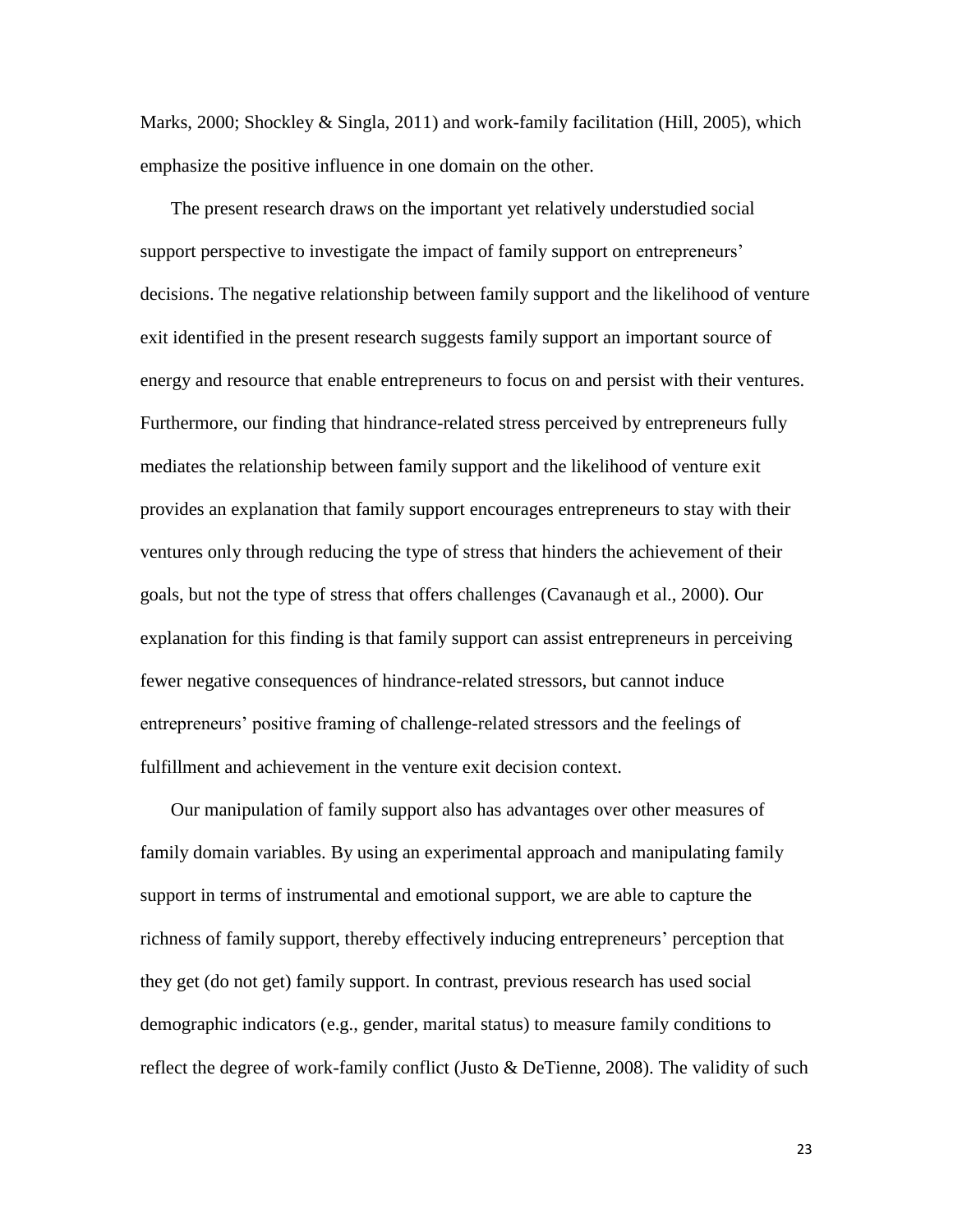measures, however, may be questioned because such measurement approach may not be aligned with the theory used. For example, being married may not mean the entrepreneur experiences family-to-work conflict.

Second, the negative relationship between psychological ownership and hindrancerelated stress and the likelihood of venture exit not only provides empirical support for the theorized psychological ownership – venture exit relationship in prior research [\(DeTienne, 2010\)](#page-28-2), but also adds to previous research by demonstrating the mediating role of hindrance-related stress in such relationship. This partial mediation suggests that there are other variables that could also mediate the psychological ownership – venture exit relationship. One of such mediating variables could be commitment to the venture as in the organizational setting psychological ownership for an organization has been found to give rise to organizational commitment [\(Avey et al., 2009a;](#page-27-16) [Bernhard & O'Driscoll, 2011;](#page-27-17) [Pierce et al., 2009;](#page-29-17) [Van Dyne & Pierce, 2004\)](#page-29-7), which in turn reduces employees' intentions to quit [\(Avey et al., 2009a\)](#page-27-16). Future research thus could explore such potential mediators for the psychological ownership – venture exit relationship.

Third, by identifying the negative relationship between psychological ownership and hindrance-related stress and that between family support and hindrance-related stress, our research responds to the call to identify the factors that can reduce the feeling of stress [\(Boswell et al., 2004\)](#page-27-8). Entrepreneurs experience a high level of job stress due to role ambiguity, role overload and role conflict [\(Buttner, 1992;](#page-27-7) [Wincent & Ortqvist, 2006\)](#page-30-4). Some aspects of the job stress hinder the achievement of entrepreneurs' goals and have negative impact on entrepreneurs' psychological functioning [\(Cavanaugh et al., 2000\)](#page-27-6). To assist entrepreneurs to effectively deal with job stress, it is important to identify the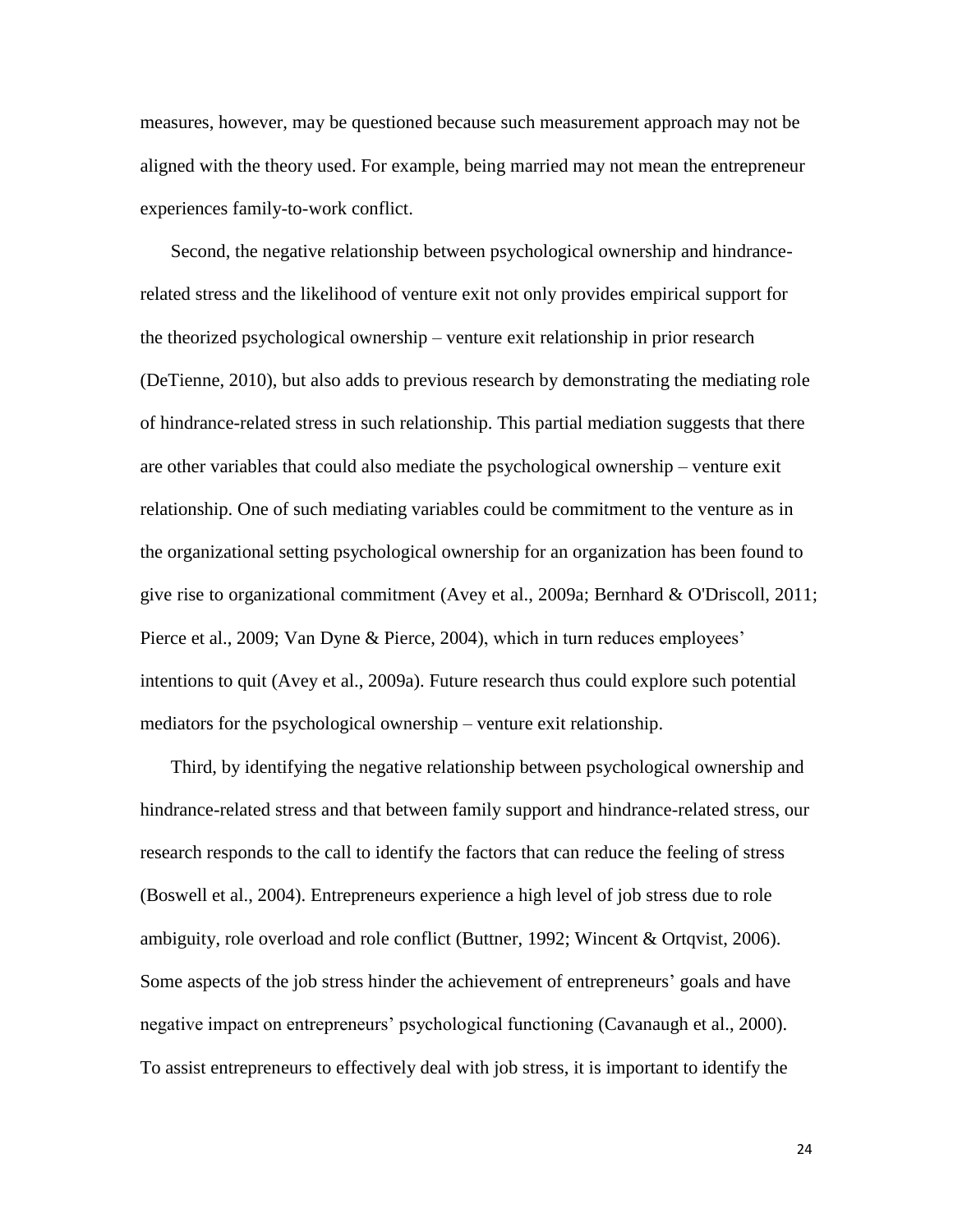factors that could reduce job stress, especially hindrance-related job stress. Our research thus contributes to this line of research by identifying two such factors: psychological ownership and family support. Our finding that family support reduces hindrance-related stress is consistent with existing stress coping research which suggests social support to be an important coping resource to reduce stress [\(Carlson & Perrewé, 1999;](#page-27-12) [Folkman &](#page-28-24)  [Moskowitz, 2004\)](#page-28-24). More importantly, because entrepreneurs gain less social support from the work domain than non-entrepreneurs [\(Boyd & Gumpert, 1983;](#page-27-22) [Tetrick, Slack,](#page-29-23)  [Da Silva, & Sinclair, 2000\)](#page-29-23), family support appears to be a critical resource that entrepreneurs could draw on to deal with job stress. Our finding that psychological ownership reduces hindrance-related stress is consistent with previous theorizing that the loss of an ownership target could give rise to stress due to the feeling of loss of control and intimate knowing [\(Pierce et al., 2001\)](#page-29-6).

#### **Implications for Practice**

Our research offers two implications for practice. First, as strong family support helps reduce entrepreneurs' hindrance-related stress and decrease the likelihood of venture exit, entrepreneurs are advised to be aware of the positive impact of family support on their performance in the business domain and maintain a good relationship with their family members so that they can gain extra cognitive resources that they can utilize to deal with business issues.

Second, entrepreneurs should be aware that psychological ownership is a strong motivation for them to stay with their ventures, and such ownership feelings functions by reducing entrepreneurs' perceived hindrance-related stress. When facing with hindrance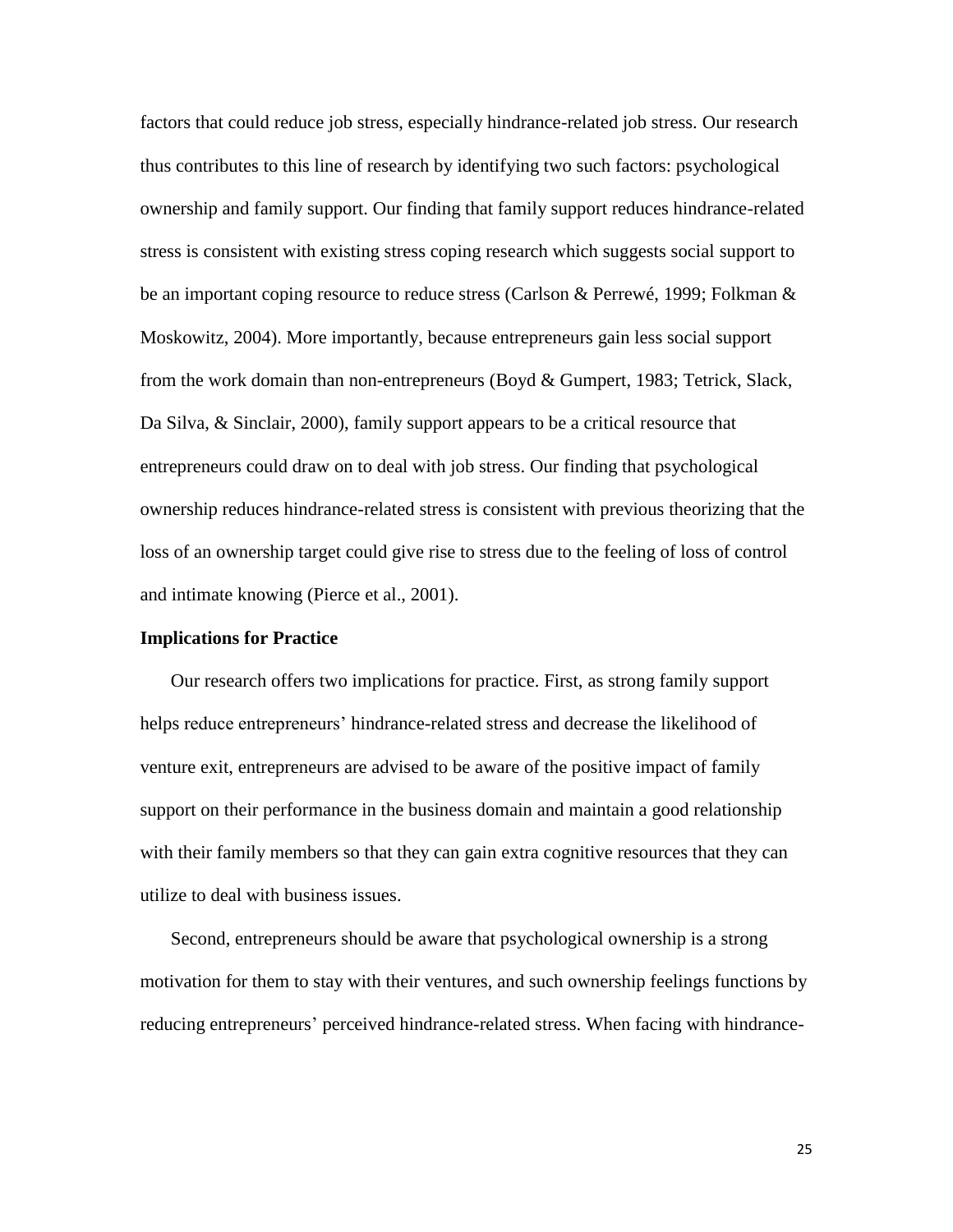related stress, entrepreneurs may think about the special meaning of their ventures so that the perception of hindrance-related stress could be alleviated.

# **Limitations and Future Research**

Our research has several limitations that open up opportunities for future research. First, our measure of hindrance-related stress is not ideal. In organizational research, hindrance-related stress has been measured by asking participants questions about their perceptions of specific stressors, for example, the degree to which politics affects organizational decisions and the amount of red tape one needs to go through to get one's job done [\(Cavanaugh et al., 2000;](#page-27-6) [Culbertson et al., 2010\)](#page-27-9). Our one-item measure of hindrance-related stress, however, is unable to fully capture the richness of hindrancerelated stress in the entrepreneurship context. Future research therefore could develop a better measure of hindrance-related stress that could specifically be applied to the entrepreneurship context and further our understanding of the role of this type of stress in various entrepreneurship phenomena.

Second, work-related stress could be categorized into hindrance-related stress, which derives from job demands that hinder the achievement of one's goal, and challengerelated stress, which involves stressors that create challenges and feelings of fulfillment and achievement [\(Cavanaugh et al., 2000\)](#page-27-6). It appears that stress can either promote or demote an individual from continuing the current job, depending on which type of stress is triggered. In our research, we only focus on hindrance-related stress because of its relevance to the demanding characteristics of the entrepreneurial process and of the negative work-related outcomes (e.g., quitting) it can produce. Future research could further explore the role of challenge-related stress in entrepreneurs' venture exit decisions.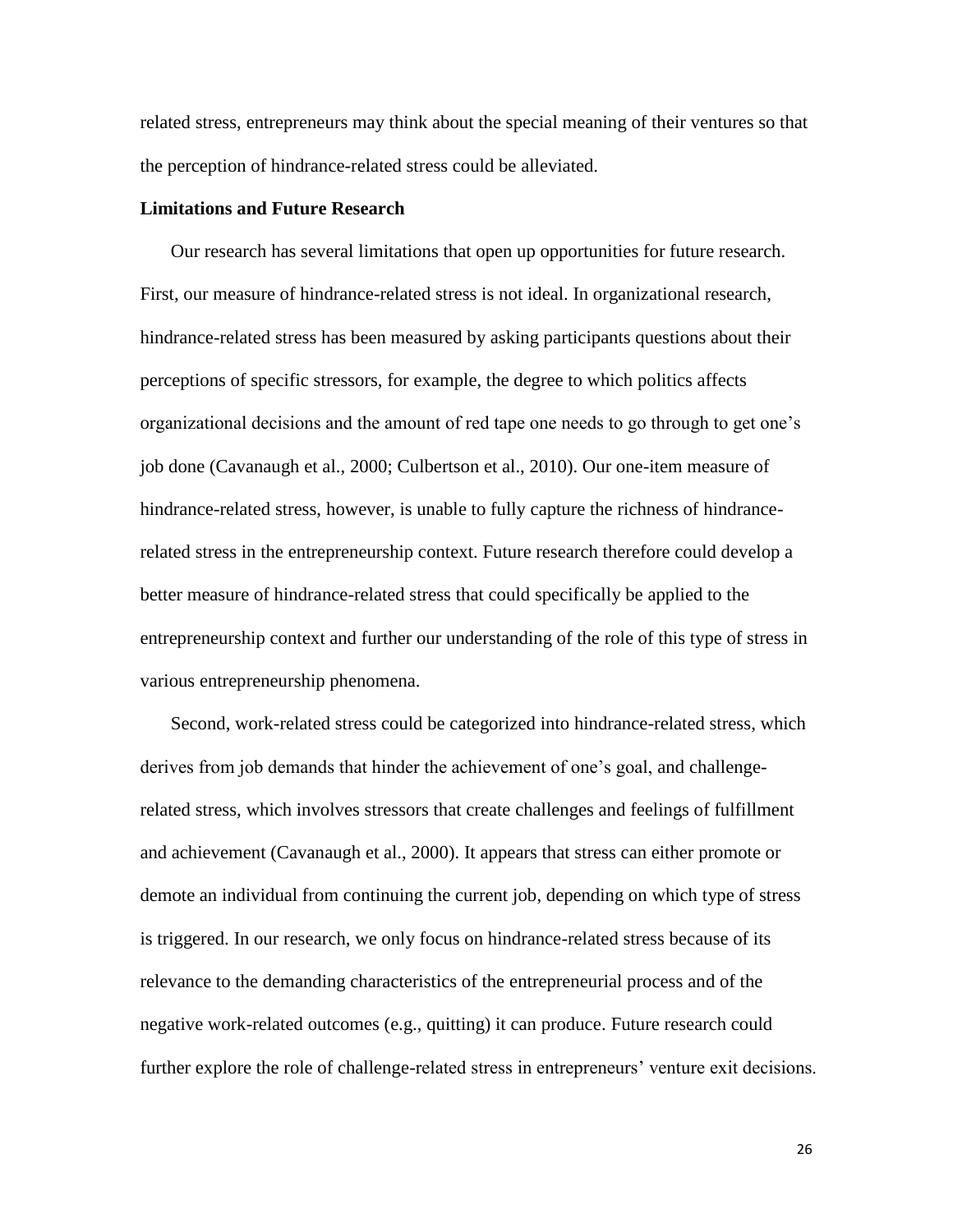Because challenge-related stress can create the feeling of achievement, it is expected that challenge-related stress may motivate entrepreneurs to stay with their ventures.

Third, the negative relationship between psychological ownership and venture exit may be contingent on other factors, such as individuals' dispositional regulatory focus orientations [\(Higgins, 1997\)](#page-28-25). A recent study [\(Avey et al., 2009a\)](#page-27-16) on psychological ownership suggests that individuals with the same level of psychological ownership may think and behave differently. Some people may incur promotive thinking which leads to openness to change, whereas others may incur preventative thinking that results in conservation and unwillingness to change. Thus, future research that looks into the potential moderators for the psychological ownership—venture exit relationship is encouraged.

#### **CONCLUSION**

This research provides an alternative model to predict venture exit, thereby complementing previous research on entrepreneurial exit [\(Gimeno et al., 1997;](#page-28-3) Justo  $\&$ [DeTienne, 2008\)](#page-28-8). Our findings inform us about the essential roles that psychological ownership, family support, and hindrance-related stress play in entrepreneurs' venture exit decisions. Psychological ownership and family support both serve as sources of cognitive resources that assist entrepreneurs to stay with their ventures through reduced hindrance-related stress.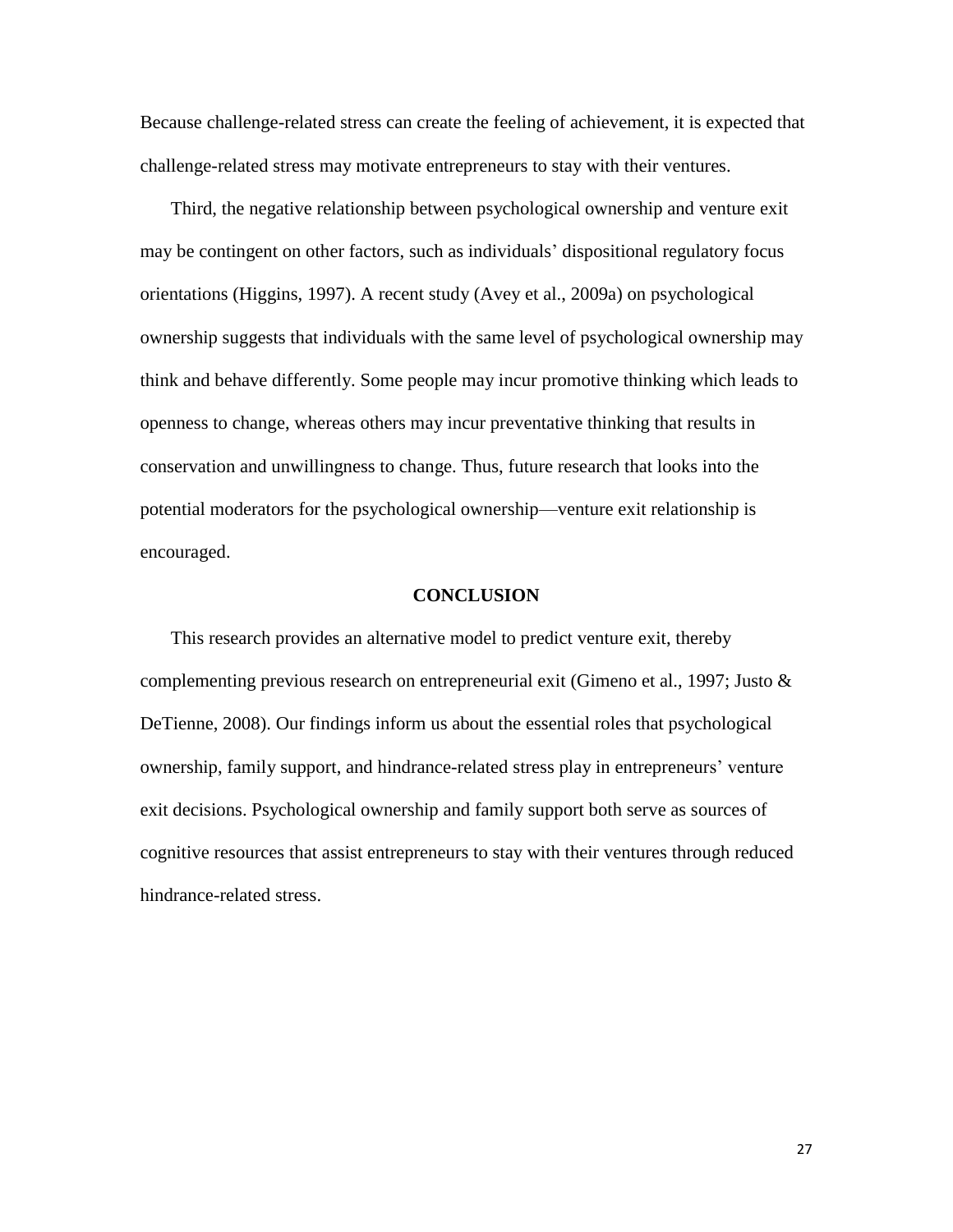#### **REFERENCES**

- <span id="page-27-4"></span>Adams, G. A., King, L. A., & King, D. W. 1996a. Relationships of job and family involvement, family social support, and work-family conflict with job and life satisfaction. *Journal of Applied Psychology*, 81(4): 411-420.
- <span id="page-27-14"></span>Adams, G. A., King, L. A., & King, D. W. 1996b. Relationships of job and family involvement, family social support, and work-family conflict with job and life satisfaction. *Journal of Applied Psychology*, 81(4): 411-420.
- <span id="page-27-21"></span>Aldrich, H. E., & Cliff, J. E. 2003. The pervasive effects of family on entrepreneurship: Toward a family embeddedness perspective. *Journal of Business Venturing*, 18(5): 573-596.
- <span id="page-27-16"></span>Avey, J. B., Avolio, B. J., Crossley, C. D., & Luthans, F. 2009a. Psychological ownership: Theoretical extensions, measurement and relation to work outcomes. *Journal of Organizational Behavior*, 30(2): 173-191.
- <span id="page-27-19"></span>Avey, J. B., Luthans, F., & Jensen, S. M. 2009b. Psychological capital: A positive resource for combating employee stress and turnover. *Human Resource Management*, 48(5): 677-693.
- <span id="page-27-5"></span>Baruch-Feldman, C., & Schwartz, J. 2002. Sources of social support and burnout, job satisfaction, and productivity. *Journal of Occupational Health Psychology*, 7(1): 84-93.
- <span id="page-27-15"></span>Bernasco, W., Graaf, P. M. d., & Ultee, W. C. 1998. Coupled careers: Effects of spouse's resources on occupational attainment in the Netherlands. *European Sociological Review*, 14(1): 15-31.
- <span id="page-27-17"></span>Bernhard, F., & O'Driscoll, M. P. 2011. Psychological ownership in small-family-owned businesses: Leadership styple and nonfamily-employees' work attitudes and behaviors. *Group & Organization Management*, 36(3): 345-384.
- <span id="page-27-10"></span>Boeker, W., & Karichalil, R. 2002. Entrepreneurial transitions: Factors influencing founder departure. *Academy of Management Journal*, 45(4): 818-826.
- <span id="page-27-8"></span>Boswell, W. R., Olson-Buchanan, J. B., & LePine, M. 2004. Relations between stress and work outcomes: The role of felt challenge, job control, and psychological strain. *Journal of Vocational Behavior*, 64: 165-181.
- <span id="page-27-22"></span>Boyd, D. P., & Gumpert, D. E. 1983. Coping with entrepreneurial stress. *Harvard Business Review*, 61(2): 44-52.
- <span id="page-27-18"></span>Brown, G., Lawrence, T. B., & Robinson, S. L. 2005. Territoriality in organizations. *Academy of Management Review*, 30(3): 577-594.
- <span id="page-27-11"></span>Burke, R. J. 1988. Some antecedents and consequences of work-family conflict. *Journal of Social Behavior and Personality*, 3(4): 287-302.
- <span id="page-27-7"></span>Buttner, E. H. 1992. Entrepreneurial stress: Is it hazardous to your health? *Journal of Managerial Issues*, 4(2): 223-240.
- <span id="page-27-3"></span>Carlson, D. S., Kacmar, K. M., Wayne, J. H., & Grzywacz, J. G. 2006. Measuring the positive side of the work–family interface: Development and validation of a work–family enrichment scale. *Journal of Vocational Behavior*, 68(1): 131-164.
- <span id="page-27-12"></span>Carlson, D. S., & Perrewé, P. L. 1999. The role of social support in the stressor-strain relationship: An examination of work-family conflict. *Journal of Management*, 25(4): 513-540.
- <span id="page-27-6"></span>Cavanaugh, M. A., Boswell, W. R., Roehling, M. V., & Boudreau, J. W. 2000. An empirical examination of self-reported work stress among U.S. managers. *Journal of Applied Psychology*, 85(1): 65-74.
- <span id="page-27-13"></span>Cobb, S. 1976. Social support as a moderator of life stress. *Psychosomatic Medicine*, 38(5): 300-314.
- <span id="page-27-1"></span>Collewaert, V. 2011. Angel investors' and entrepreneurs' intentions to exit their ventures: A conflict perspective. *Entrepreneurship Theory and Practice*, 36(4): 753-779.
- <span id="page-27-20"></span>Converse, B. A., Risen, J. L., & Carter, T. J. 2012. Investing in Karma: When wanting promotes helping. *Psychological Science*, 23(8): 923-930.
- <span id="page-27-2"></span>Crifo, P., & Sami, H. 2008. Entrepreneurship turnover and endogenous returns to ability. *Economic Modelling*, 25(4): 585-604.
- <span id="page-27-9"></span>Culbertson, S. S., Huffman, A. H., & Alden-Anderson, R. 2010. Leader-member exchange and workfamily interactions: The mediating role of self-reported challenge- and hindrance-related stress. *Journal of Psychology*, 144(1): 15-36.
- <span id="page-27-0"></span>DeTienne, D., & Cardon, M. 2010. Impact of founder experience on exit intentions. *Small Business Economics*, Published online: 1-24.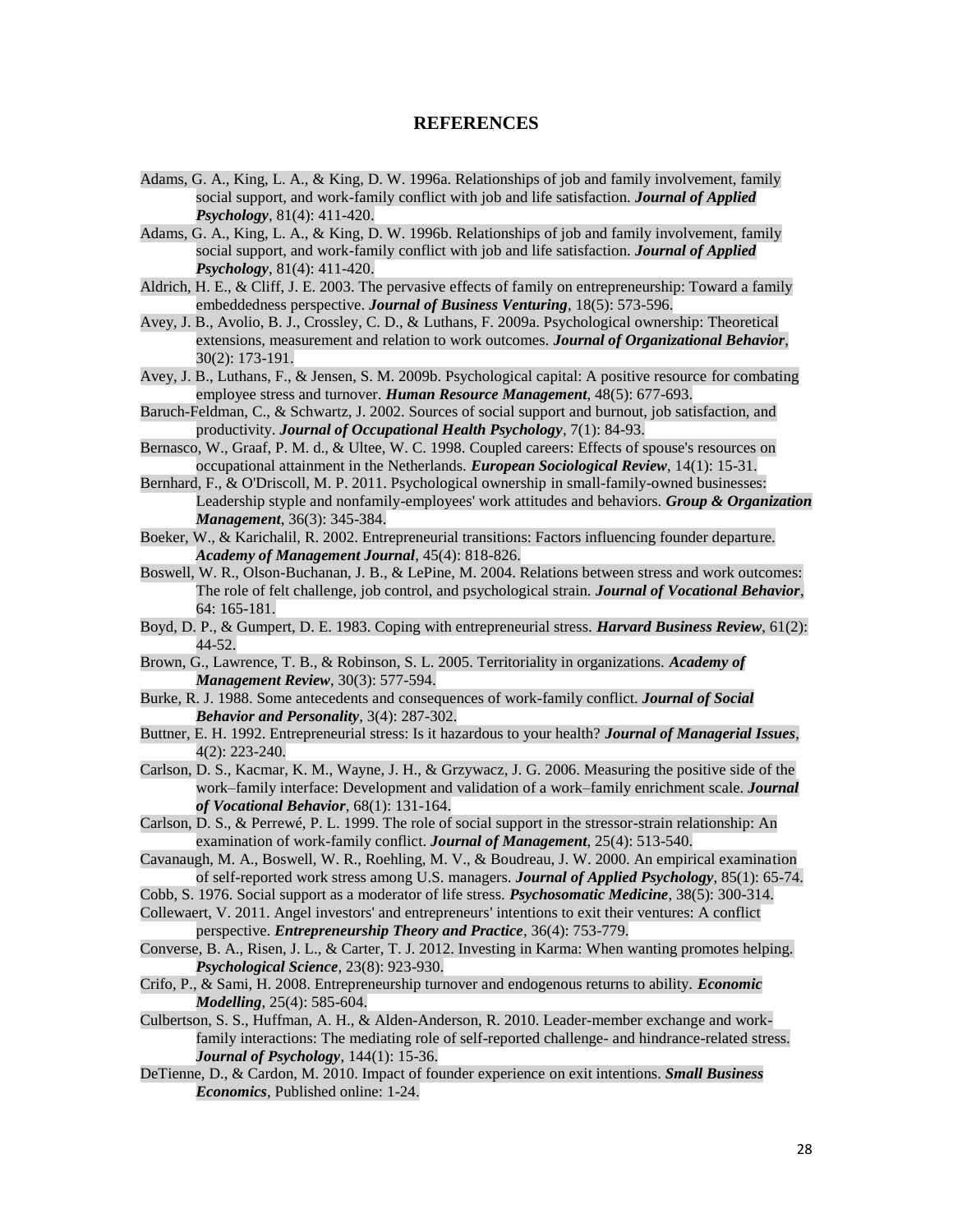- <span id="page-28-2"></span>DeTienne, D. R. 2010. Entrepreneurial exit as a critical component of the entrepreneurial process: Theoretical development. *Journal of Business Venturing*, 25(2): 203-215.
- <span id="page-28-0"></span>DeTienne, D. R., Shepherd, D. A., & De Castro, J. 2008. The fallacy of "only the strong survive": The effects of extrinsic motivation on the persistence decisions for under-performing firms. *Journal of Business Venturing*, 23(5): 528-546.
- <span id="page-28-19"></span>Erickson, R. J. 1993. Reconceptualizing family work: The effect of emotion work on perceptions of marital quality. *Journal of Marriage and Family*, 55(4): 888-900.
- <span id="page-28-20"></span>Etzioni, A. 1991. The socio-economics of property. *Journal of Social Behavior and Personality*, 6(6): 465-468.
- <span id="page-28-6"></span>Fisher, C. D. 1985. Social support and adjustment to work: A longitudinal study. *Journal of Management*, 11(3): 39-53.
- <span id="page-28-24"></span>Folkman, S., & Moskowitz, J. T. 2004. Coping: Pitfalls and Promise. *Annual Review of Psychology*, 55(1): 745-774.
- <span id="page-28-23"></span>Forstmann, M., Burgmer, P., & Mussweiler, T. 2012. "The mind is willing, but the flesh is weak": The effects of mind-body dualism on health behavior. *Psychological Science*, Published online first.
- <span id="page-28-21"></span>Fredrickson, B. L. 2001. The role of positive emotions in positive psychology: The broaden-and-build theory of positive emotions. *American Psychologist*, 56(3): 218-226.
- <span id="page-28-3"></span>Gimeno, J., Folta, T. B., Cooper, A. C., & Woo, C. Y. 1997. Survival of the fittest? Entrepreneurial human capital and the persistence of underperforming firms. *Administrative Science Quarterly*, 42(4): 750-783.
- <span id="page-28-13"></span>Greenhaus, J. H., & Powell, G. N. 2006. When work and family are allies: A theory of work-family enrichment. *The Academy of Management Review*, 31(1): 72-92.
- <span id="page-28-14"></span>Grzywacz, J. G., & Marks, N. 2000. Reconceptualizing the work-family interface: An ecological perspective on the correlates of positive and negative spillover between work and family. *Journal of Occupational Health Psychology*, 5(1): 111-126.
- <span id="page-28-1"></span>Gurley-Calvez, T., & Bruce, D. 2008. Do tax cuts promote entrepreneurial longevity? *National Tax Journal*, 61(2): 225-250.
- <span id="page-28-15"></span>Haar, J. 2004. Work-family conflict and turnover intention: Exploring the moderation effects of perceived work-family support. *New Zealand Journal of Psychology*, 33(1): 35-39.
- <span id="page-28-9"></span>Harris, J. A., Saltstone, R., & Fraboni, M. 1999. An evaluation of the job stress questionnaire with a sample of entrepreneurs. *Journal of Business and Psychology*, 13(3): 447-455.
- <span id="page-28-25"></span>Higgins, E. T. 1997. Beyond pleasure and pain. *American Psychologist*, 52(12): 1280-1300.
- <span id="page-28-12"></span>Hill, E. J. 2005. Work-family facilitation and conflict, working fathers and mothers, work-family stressors and support. *Journal of Family Issues*, 26(6): 793-819.
- <span id="page-28-16"></span>Hoang, H., & Gimeno, J. 2010. Becoming a founder: How founder role identity affects entrepreneurial transitions and persistence in founding. *Journal of Business Venturing*, 25(1): 41-53.
- Hobfoll, S. E. 1989. Conservation of resources: A new attempt at conceptualizing stress. *American Psychologist*, 44(3): 513-524.
- <span id="page-28-11"></span>House, J. S. 1981. *Work stress and social support*. Reading, MA: Addison-Wesley Publishing Company.
- <span id="page-28-10"></span>Ilmakunnas, P., & Topi, J. 1999. Microeconomic and macroeconomic influences on entry and exit of firms. *Review of Industrial Organization*, 15(3): 283-301.
- <span id="page-28-22"></span>Jamal, M. 2007. Burnout and self-employment: A cross-cultural empirical study. *Stress and Health*, 23: 249-256.
- <span id="page-28-7"></span>Jennings, J. E., & McDougald, M. S. 2007. Work-family interface experiences and coping strategies: Implications for entrepreneurship research and practice. *Academy of Management Review*, 32(3): 747-760.
- <span id="page-28-17"></span>Jones, E., Chonko, L., Rangarajan, D., & Roberts, J. 2007. The role of overload on job attitudes, turnover intentions, and salesperson performance. *Journal of Business Research*, 60(7): 663-671.
- <span id="page-28-8"></span>Justo, R., & DeTienne, D. R. 2008. Family situation and the exit event: An extension of threshold theory. *Frontiers of Entrepreneurship Research*.
- <span id="page-28-5"></span>Kahn, R. L., Wolfe, D. M., Quinn, R. P., & Snoek, J. D. 1964. *Organizational stress: Studies in role conflict and ambiguity*. New York: John Wiley & Sons, Inc.
- <span id="page-28-4"></span>Karakaya, F. 2000. Market exit and barriers to exit: Theory and practice. *Psychology and Marketing*, 17(8): 651-668.
- <span id="page-28-18"></span>Kim, H., & Stoner, M. 2008. Burnout and turnover intention among social workers: Effects of role stress, job autonomy and social support. *Administration in Social Work*, 32(3): 5-25.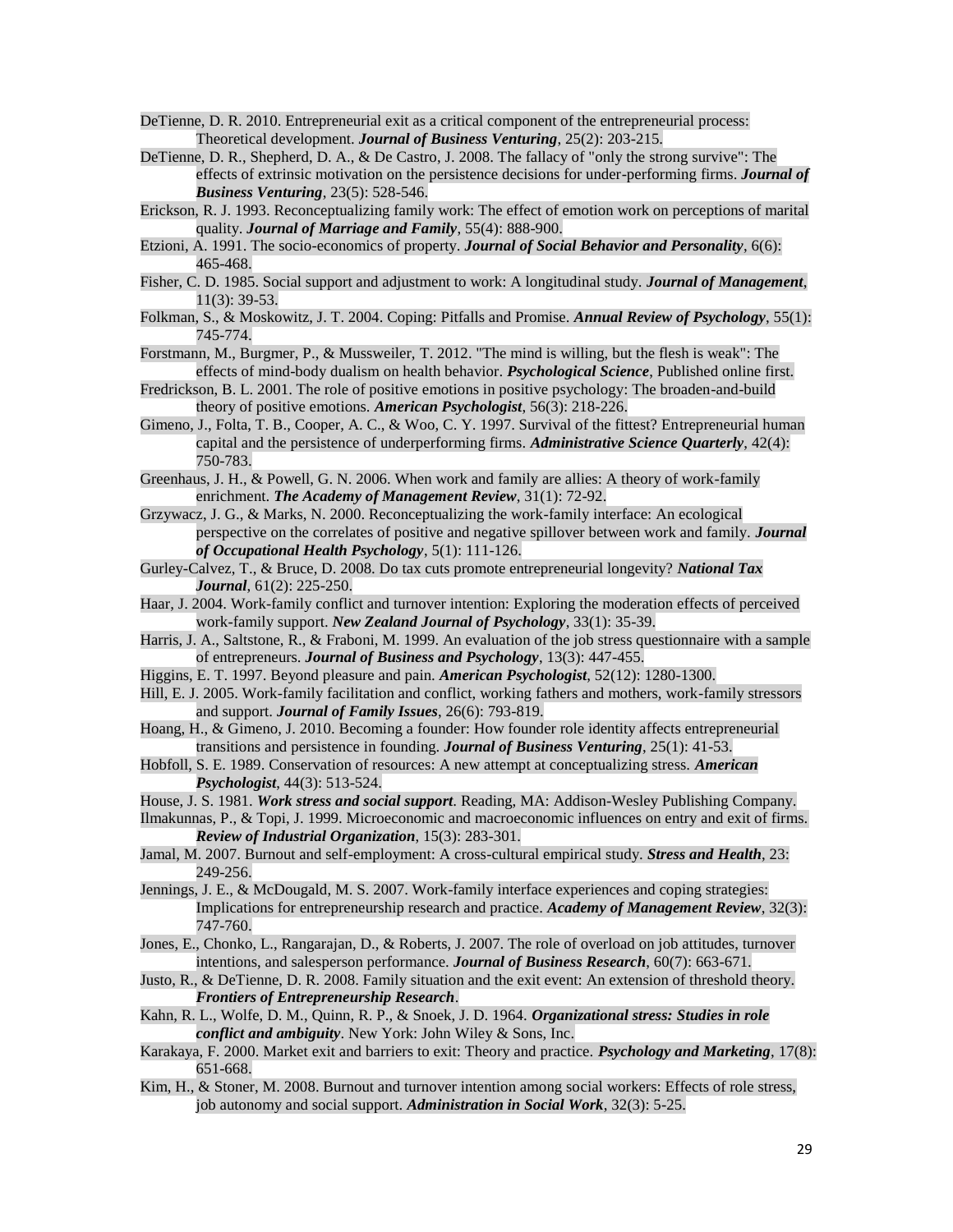- <span id="page-29-15"></span>King, L. A., Mattimore, L. K., King, D. W., & Adams, G. A. 1995. Family Support Inventory for Workers: A new measure of perceived social support from family members. *Journal of Organizational Behavior*, 16(3): 235-258.
- <span id="page-29-11"></span>Lee, J., Kim, S., & Ling, C. S. 2001. Work-family conflict of women entrepreneurs in Singapore. *Women in Management Review*, 16(5/6): 204-221.
- <span id="page-29-18"></span>Liu, J., Wang, H., Hui, C., & Lee, C. 2012. Psychological ownership: How having control matters. *Journal of Management Studies*, 49(5): 869-895.
- <span id="page-29-4"></span>Maertz, C. P., & Campion, M. A. 2004. Profiles in quitting: Integrating process and content turnover theory. *Academy of Management Journal*, 47(4): 566-582.
- <span id="page-29-9"></span>Mata, J., Portugal, P., & Guimarães, P. 1995. The survival of new plants: Start-up conditions and post-entry evolution. *International Journal of Industrial Organization*, 13(4): 459-481.
- <span id="page-29-14"></span>McGee, J. E., Peterson, M., Mueller, S. L., & Sequeira, J. M. 2009. Entrepreneurial Self - Efficacy: Refining the Measure. *Entrepreneurship Theory and Practice*, 33(4): 965-988.
- <span id="page-29-8"></span>Monsen, E., & Boss, R. W. 2009. The impact of strategic entrepreneurship inside the organization: Examining job stress and employee retention. *Entrepreneurship Theory and Practice*, 33(1): 71- 104.
- <span id="page-29-3"></span>Orthner, D. K., & Pittman, J. F. 1986. Family contributions to work commitment. *Journal of Marriage and Family*, 48(3): 573-581.
- <span id="page-29-20"></span>Paolacci, G., Chandler, J., & Ipeirotis, P. G. 2010. Running experiments on Amazon Mechanical Turk. *Judgment and Decision Making*, 5(5): 411-419.
- <span id="page-29-21"></span>Parasuraman, S., & Greenhaus, J. H. 2002. Toward reducing some critical gaps in work–family research. *Human Resource Management Review*, 12(3): 299-312.
- <span id="page-29-17"></span>Pierce, J. L., Jussila, I., & Cummings, A. 2009. Psychological ownership within the job design context: Revision of the job characteristics model. *Journal of Organizational Behavior*, 30: 477-496.
- <span id="page-29-6"></span>Pierce, J. L., Kostova, T., & Dirks, K. T. 2001. Toward a theory of psychological ownership in organizations. *Academy of Management Review*, 26(2): 298-310.
- <span id="page-29-19"></span>Pierce, J. L., Kostova, T., & Dirks, K. T. 2003. The state of psychological ownership: Integrating and extending a century of research. *Review of General Psychology*, 7(1): 84-107.
- <span id="page-29-16"></span>Pierce, J. L., Rubenfeld, S. A., & Morgan, S. 1991. Employee ownership: A conceptual model of process and effects. *Academy of Management Review*, 16(1): 121-144.
- <span id="page-29-13"></span>Ruderman, M. N., Ohlott, P. J., Panzer, K., & King, S. N. 2002. Benefits of multiple roles for managerial women. *Academy of Management Journal*, 45(2): 369-386.
- <span id="page-29-2"></span>Shaffer, M. A., Harrison, D. A., Gilley, K. M., & Luk, D. M. 2001. Struggling for balance amid turbulence on international assignments: Work-family conflict, support and commitment. *Journal of Management*, 27(1): 99-121.
- <span id="page-29-0"></span>Shepherd, D. A. 2003. Learning from business failure: Propositions of grief recovery for the self-employed. *Academy of Management Review*, 28(2): 318-328.
- <span id="page-29-1"></span>Shepherd, D. A., Wiklund, J., & Haynie, J. M. 2009. Moving forward: Balancing the financial and emotional costs of business failure. *Journal of Business Venturing*, 24(2): 134-148.
- <span id="page-29-22"></span>Shockley, K. M., & Singla, N. 2011. Reconsidering work–family interactions and satisfaction: A metaanalysis. *Journal of Management*, 37(3): 861-886.
- <span id="page-29-23"></span>Tetrick, L. E., Slack, K. J., Da Silva, N., & Sinclair, R. R. 2000. A comparision of the stress-strain process for business owners and nonowners: Differences in job demands, emotional exhaustion, satisfaction, and social support. *Journal of Occupational Health Psychology*, 5(4): 464-476.
- <span id="page-29-10"></span>Thoits, P. A. 1995. Stress, coping, and social support processes: Where are we? What next? *Journal of Health and Social Behavior*, 35(Extra issue: Forty years of medical sociology: The state of the art and directions for the future): 53-79.
- <span id="page-29-5"></span>Townsend, D. M., DeTienne, D. R., Yitshaki, R., & Arthurs, J. D. 2009. The psychological ownership of entrepreneurial organizations: Theoretical and model development. *Frontiers of Entrepreneurship Research*.
- <span id="page-29-12"></span>van Daalen, G., Willemsen, T. M., & Sanders, K. 2006. Reducing work–family conflict through different sources of social support. *Journal of Vocational Behavior*, 69(3): 462-476.
- <span id="page-29-7"></span>Van Dyne, L., & Pierce, J. L. 2004. Psychological ownership and feelings of possession: Three field studies predicting employee attitudes and organizational citizenship behavior. *Journal of Organizational Behavior*, 25(4): 439-459.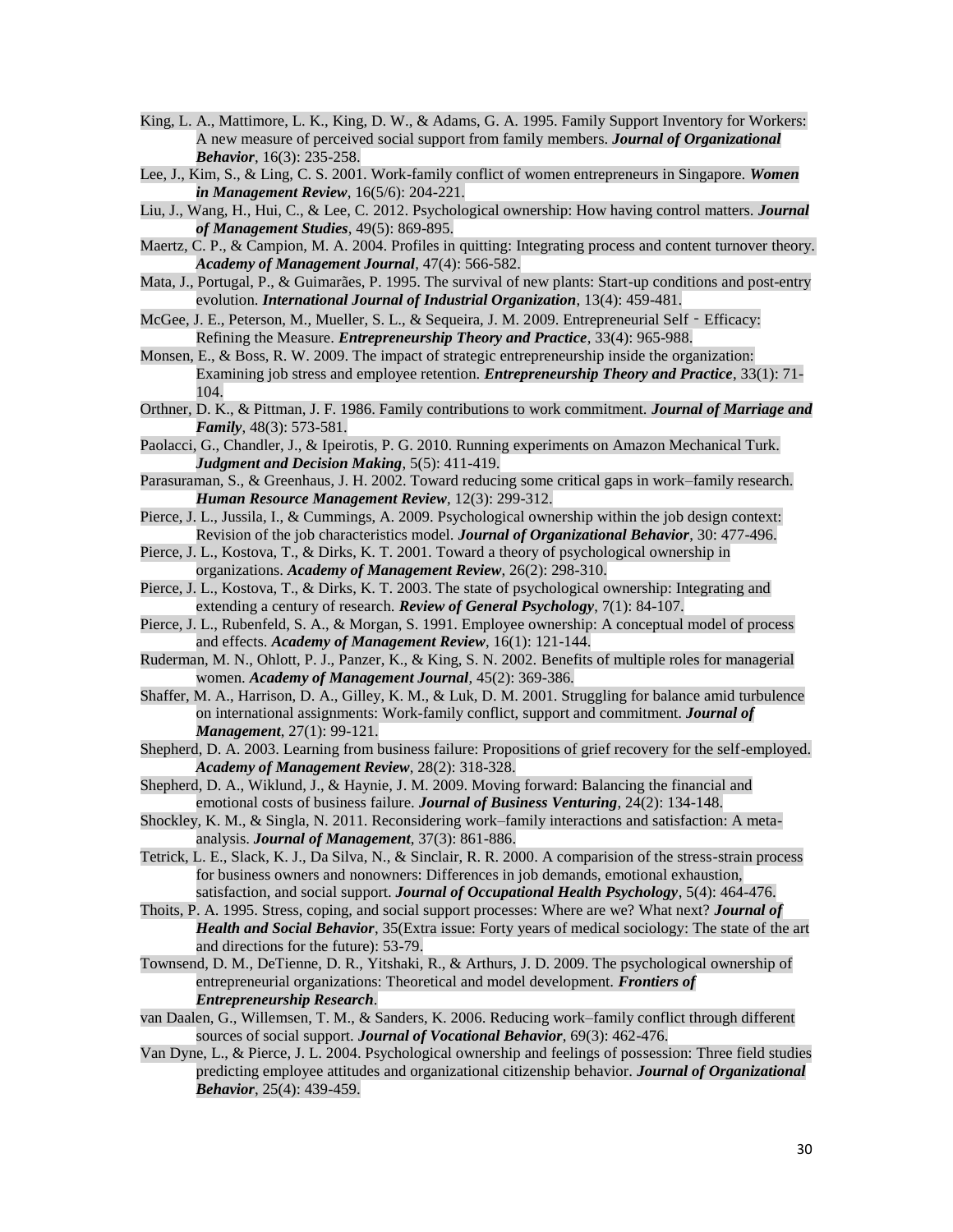- <span id="page-30-0"></span>van Witteloostuijn, A. 1998. Bridging behavioral and economic theories of decline: Organizational inertia, strategic competition, and chronic failure. *Management Science*, 44(4): 501-519.
- <span id="page-30-3"></span>Wagner, S. H., Parker, C. P., & Christiansen, N. D. 2003. Employees that think and act like owners: Effects of ownership beliefs and behaviors on organizational effectiveness. *Personnel Psychology*, 56(4): 847-871.
- <span id="page-30-1"></span>Wayne, J. H., Randel, A. E., & Stevens, J. 2006. The role of identity and work–family support in work– family enrichment and its work-related consequences. *Journal of Vocational Behavior*, 69(3): 445-461.
- <span id="page-30-2"></span>Wennberg, K., Wiklund, J., DeTienne, D. R., & Cardon, M. S. 2010. Reconceptualizing entrepreneurial exit: Divergent exit routes and their drivers. *Journal of Business Venturing*, 25(4): 361-375.
- <span id="page-30-4"></span>Wincent, J., & Ortqvist, D. 2006. Analyzing the structure of entrepreneur role stress. *Journal of Business and Entrepreneurship*, 18(2): 1-21.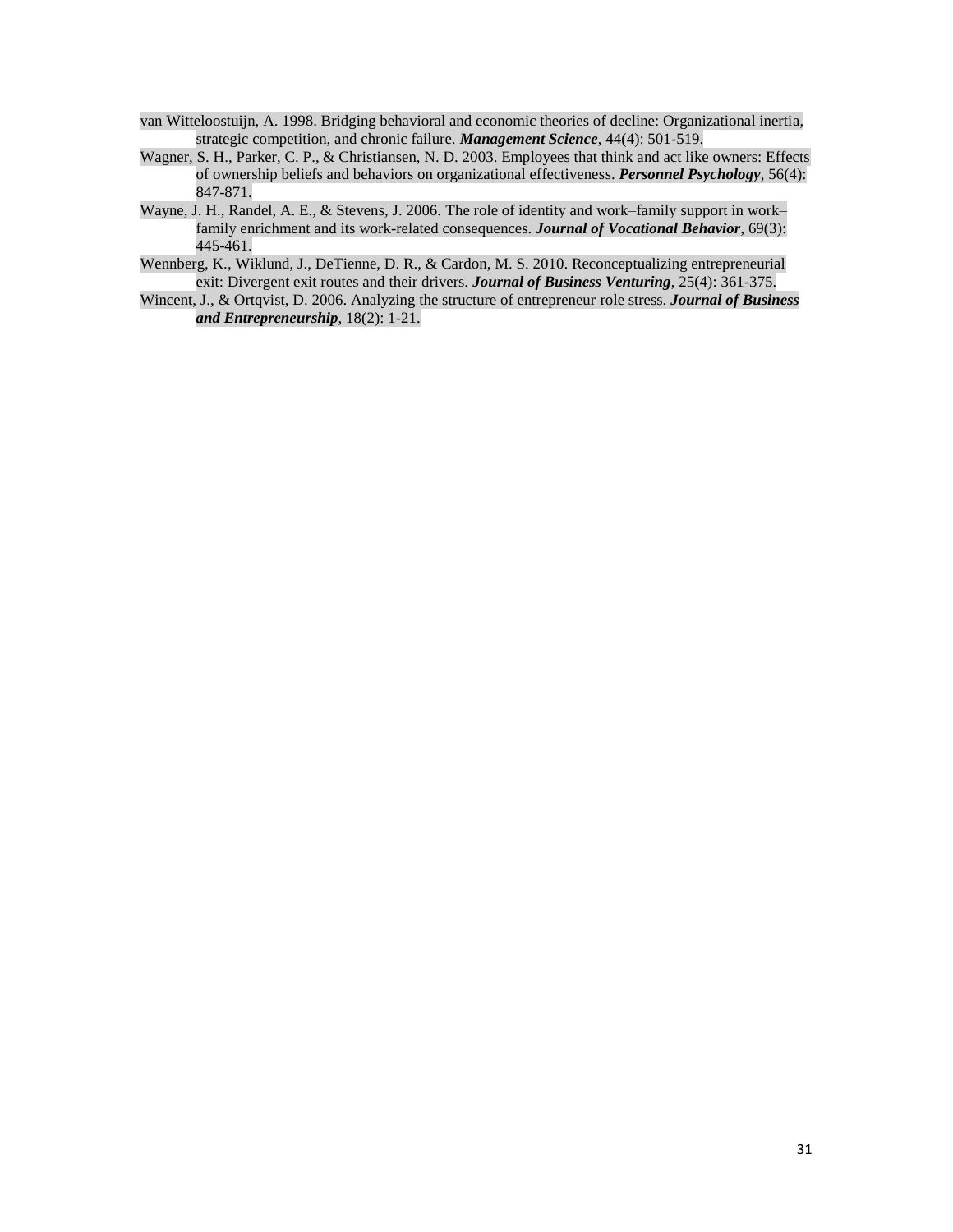

**Figure 1. Theoretical framework**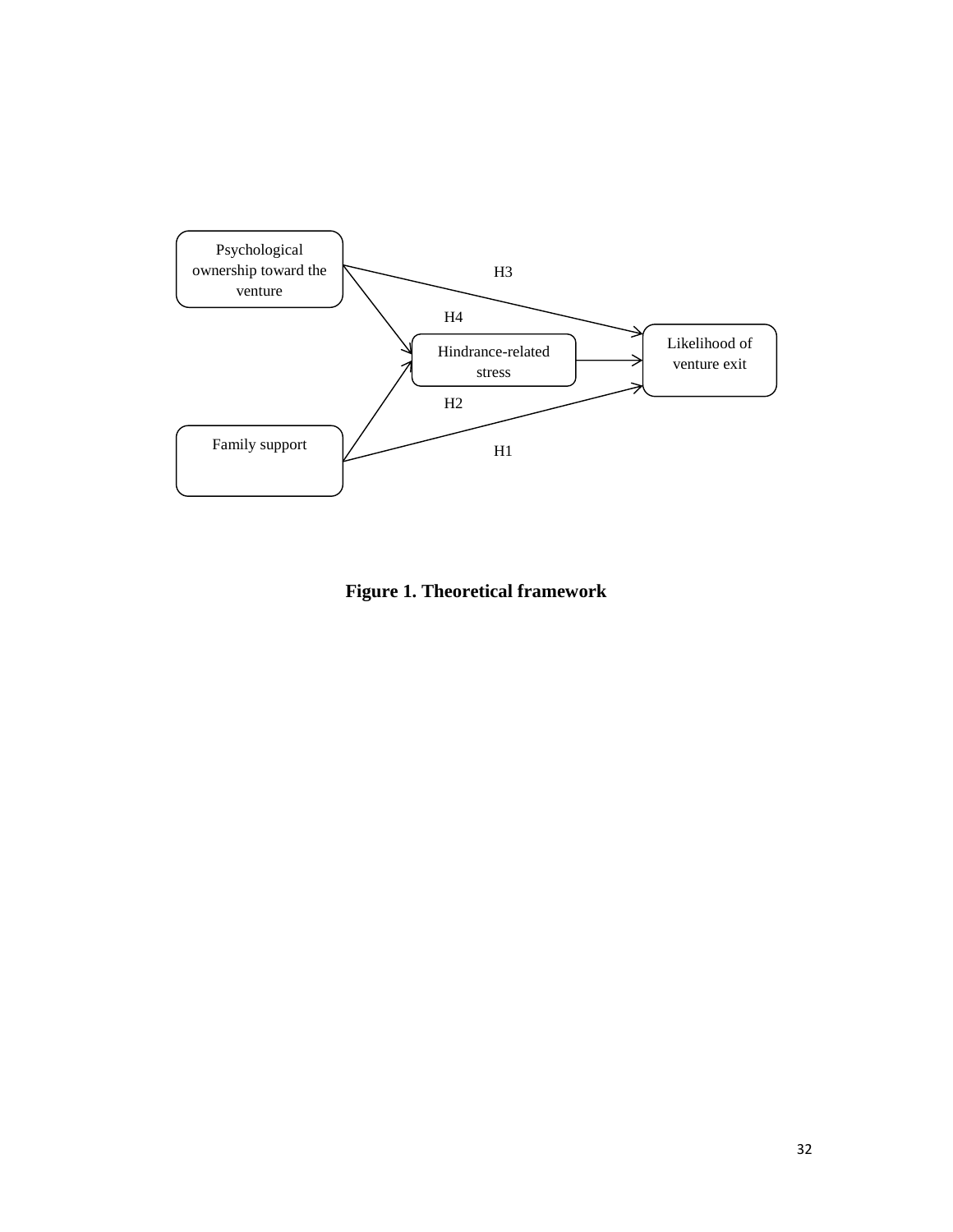|                                  | Mean  | Std.<br>Deviation | Min.           | Max.   |           |           |           |         |          | 6       |         | 8       |
|----------------------------------|-------|-------------------|----------------|--------|-----------|-----------|-----------|---------|----------|---------|---------|---------|
| 1.Exit                           | 4.84  | 2.72              |                |        |           |           |           |         |          |         |         |         |
| 2. Family support                | .55   | .50               | $\overline{0}$ |        | $-.324**$ |           |           |         |          |         |         |         |
| 3. Psychological<br>ownership    | .51   | .50               | $\mathbf{0}$   |        | $-.686**$ | .043      |           |         |          |         |         |         |
| 4.Hindrance-related<br>stress    | 4.09  | 1.67              |                | $\tau$ | .497**    | $-.544**$ | $-.291**$ |         |          |         |         |         |
| 5.Age                            | 37.44 | 11.42             | 19             | 74     | $-.058$   | .021      | .046      | $-.014$ |          |         |         |         |
| 6. Education level               | 0.48  | .50               | $\overline{0}$ |        | .055      | $-.066$   | $-.082$   | .033    | $-.055$  |         |         |         |
| 7. Entrepreneurial<br>experience | 6.88  | 6.99              |                | 40     | $-.030$   | $-.080$   | .069      | .100    | $.443**$ | .007    |         |         |
| 8. Gender                        | .47   | .50               | $\mathbf{0}$   |        | .002      | .026      | .135      | $-.043$ | .062     | $-.137$ | $-.005$ |         |
| 9. Marital status                | .61   | .49               | $\mathbf{0}$   |        | $-.012$   | .009      | $-.011$   | .067    | .065     | $-.088$ | .032    | $-.099$ |

# **Table 1. Descriptive statistics**

N=157

\*\*Correlation is significant at the .01 level.

The table reports the correlations of the non-standardized variables of age and experience.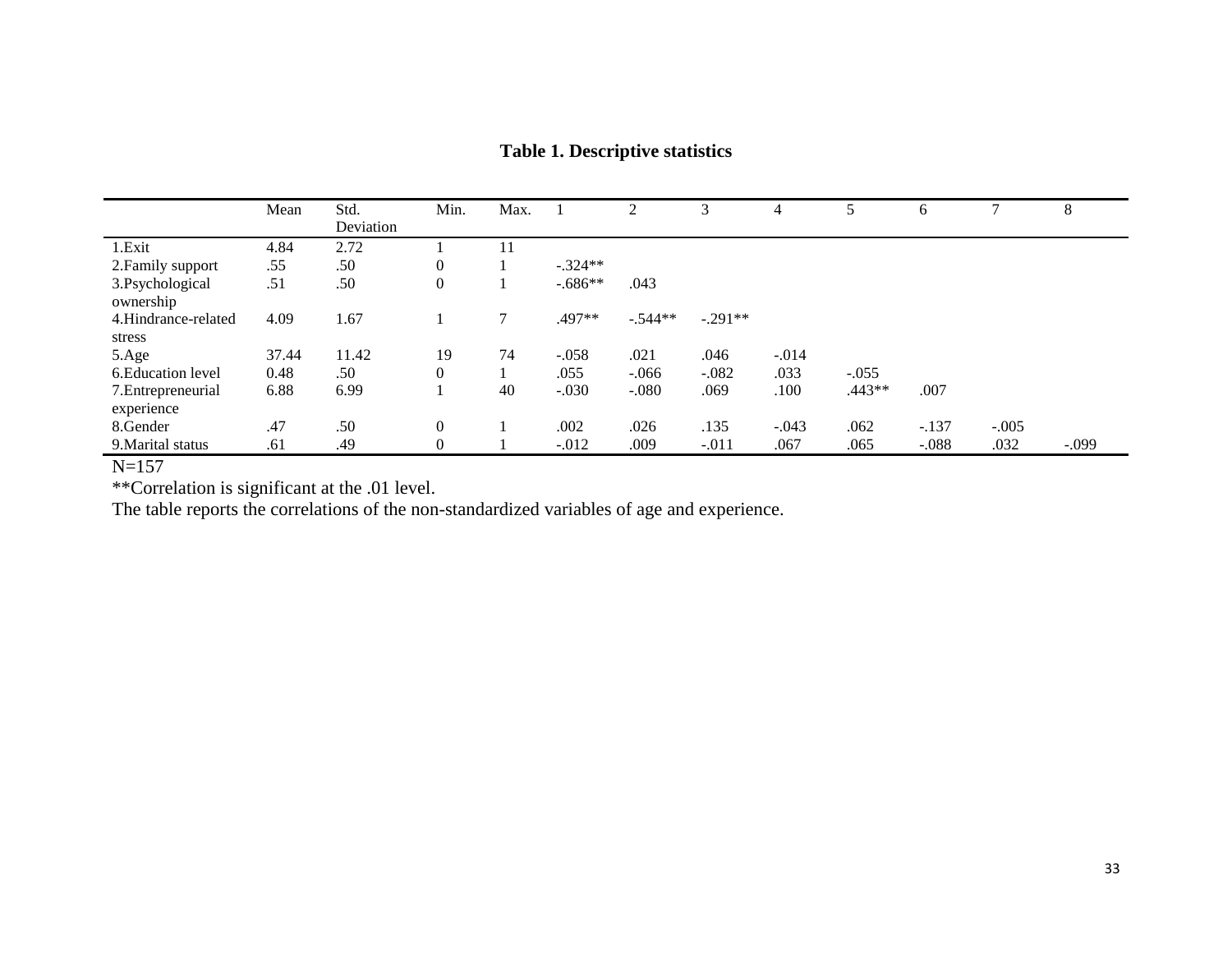| Variables                    | N  | Mean | <b>Std. Deviation</b> | t-test for<br>equality of<br>means |
|------------------------------|----|------|-----------------------|------------------------------------|
| Psychological ownership      |    |      |                       |                                    |
| High psychological ownership | 80 | 5.95 | .855                  | $-14.054***$                       |
| Low psychological ownership  | 77 | 3.43 | 1.332                 |                                    |
| <b>Family support</b>        |    |      |                       |                                    |
| Strong family support        | 87 | 6.13 | .925                  | $-29.616***$                       |
| Weak family support          | 70 | 1.70 | .938                  |                                    |
| ***p < .001                  |    |      |                       |                                    |

# **Table 2. Mean Comparison of Psychological Ownership and Family Support**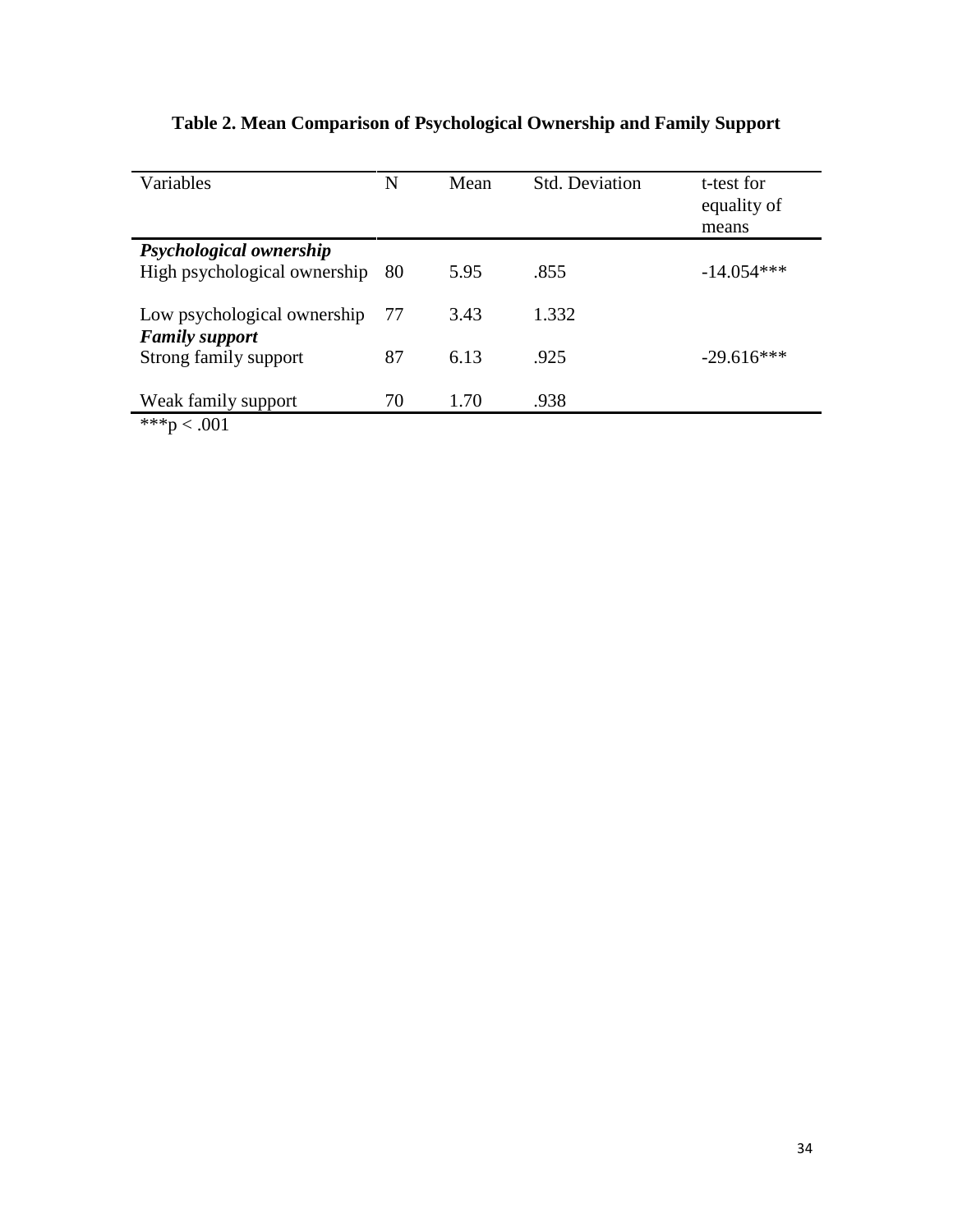|                                            |               | Dependent Variable |                  |                   |  |  |  |
|--------------------------------------------|---------------|--------------------|------------------|-------------------|--|--|--|
|                                            | Model 0       | Model 1            | Model 2          | Model 3           |  |  |  |
|                                            | Exit          | Exit               | <b>Stress</b>    | Exit              |  |  |  |
| Age                                        | 0.09(0.11)    | 0.05(0.11)         | $-0.02(0.06)$    | 0.06(0.10)        |  |  |  |
| Experience                                 | $-0.13(0.22)$ | $-0.20(0.21)$      | 0.05(0.12)       | $-0.24(0.20)$     |  |  |  |
| Education                                  | 0.31(0.45)    | 0.22(0.43)         | 0.00(0.23)       | 0.22(0.39)        |  |  |  |
| Gender                                     | 0.15(0.45)    | 0.18(0.43)         | $-0.06(0.23)$    | 0.23(0.40)        |  |  |  |
| Marital status                             | $-0.10(0.47)$ | $-0.03(0.44)$      | 0.25(0.24)       | $-0.21(0.41)$     |  |  |  |
| <b>Family support</b>                      |               | $-1.65***(0.43)$   | $-1.82***(0.23)$ | $-0.31(0.47)$     |  |  |  |
| <b>Stress</b>                              |               |                    |                  | $0.74***(0.14)$   |  |  |  |
| $R^2$                                      | 0.01          | 0.10               | 0.30             | 0.24              |  |  |  |
| F statistic                                | 0.31          | $2.78**$           | $10.83***$       | $6.83***$         |  |  |  |
| Bootstrapping results (1,000 replications) |               |                    |                  |                   |  |  |  |
| Indirect effect                            |               |                    |                  | $-1.31(0.30)$ *** |  |  |  |
| Direct effect                              |               |                    |                  | $-0.33(0.50)$     |  |  |  |
| Proportion of                              |               |                    |                  | 0.80              |  |  |  |
| total effect                               |               |                    |                  |                   |  |  |  |
| mediated                                   |               |                    |                  |                   |  |  |  |

**Table 3. Regression model of family support, hindrance-related stress, and venture exit**

N= 157. Standard errors were reported in brackets.

\*\* Coefficient is significant at .05

\*\*\* Coefficient is significant at .01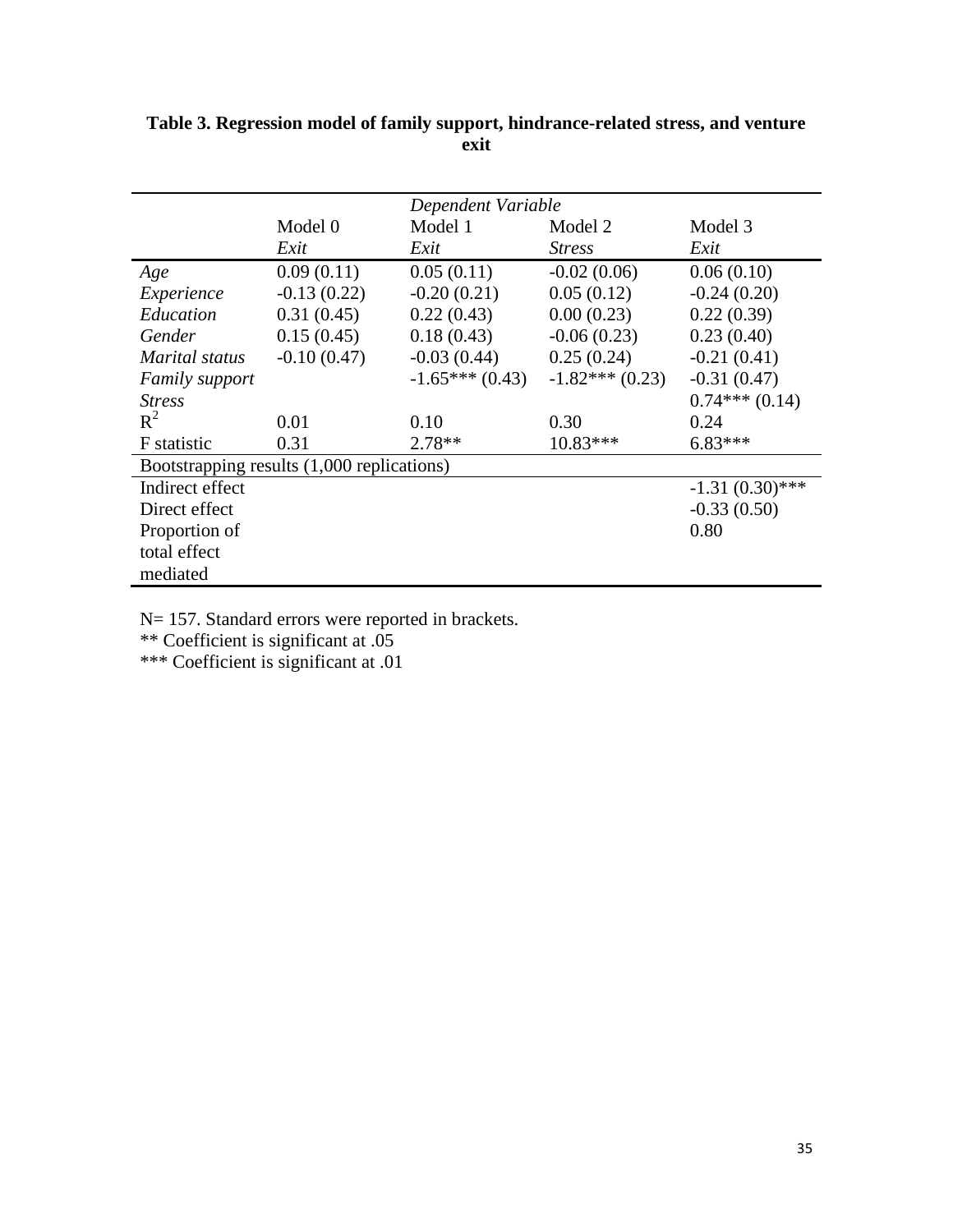|                                                   |               | Dependent Variable |                      |                   |  |  |  |
|---------------------------------------------------|---------------|--------------------|----------------------|-------------------|--|--|--|
|                                                   | Model 0       | Model 1            | Model 2              | Model 3           |  |  |  |
|                                                   | Exit          | Exit               | <i>Stress</i>        | Exit              |  |  |  |
| Age                                               | 0.09(0.11)    | 0.05(0.09)         | 0.02(0.07)           | 0.05(0.08)        |  |  |  |
| Experience                                        | $-0.13(0.22)$ | 0.03(0.16)         | 0.17(0.13)           | $-0.05(0.15)$     |  |  |  |
| Education                                         | 0.31(0.45)    | 0.06(0.33)         | 0.03(0.26)           | 0.04(0.30)        |  |  |  |
| Gender                                            | 0.15(0.45)    | $0.65*(0.34)$      | 0.04(0.27)           | 0.63(0.31)        |  |  |  |
| Marital status                                    | $-0.10(0.47)$ | $-0.11(0.34)$      | 0.17(0.27)           | $-0.20(0.32)$     |  |  |  |
| PO <sub>1</sub>                                   |               | $-3.70***$ (0.33)  | $-0.99$ *** $(0.26)$ | $-3.20***$ (0.32) |  |  |  |
| <b>Stress</b>                                     |               |                    |                      | $0.50***(0.09)$   |  |  |  |
| $R^2$                                             | 0.01          | 0.46               | 0.10                 | 0.55              |  |  |  |
| F statistic                                       | 0.31          | $21.4***$          | $2.78**$             | 25.81***          |  |  |  |
| Bootstrapping results (1,000 replications)        |               |                    |                      |                   |  |  |  |
| Indirect effect                                   |               |                    |                      | $-0.48(0.16)$ *** |  |  |  |
| Direct effect                                     |               |                    |                      | $-3.13(0.32)$ *** |  |  |  |
| Proportion of                                     |               |                    |                      | 0.13              |  |  |  |
| total effect                                      |               |                    |                      |                   |  |  |  |
| mediated                                          |               |                    |                      |                   |  |  |  |
| N=157. Standard errors were reported in brackets. |               |                    |                      |                   |  |  |  |

**Table 4. Regression models of psychological ownership, hindrance-related stress, and venture exit**

\* Coefficient is significant at .1

\*\* Coefficient is significant at .05

\*\*\* Coefficient is significant at .001